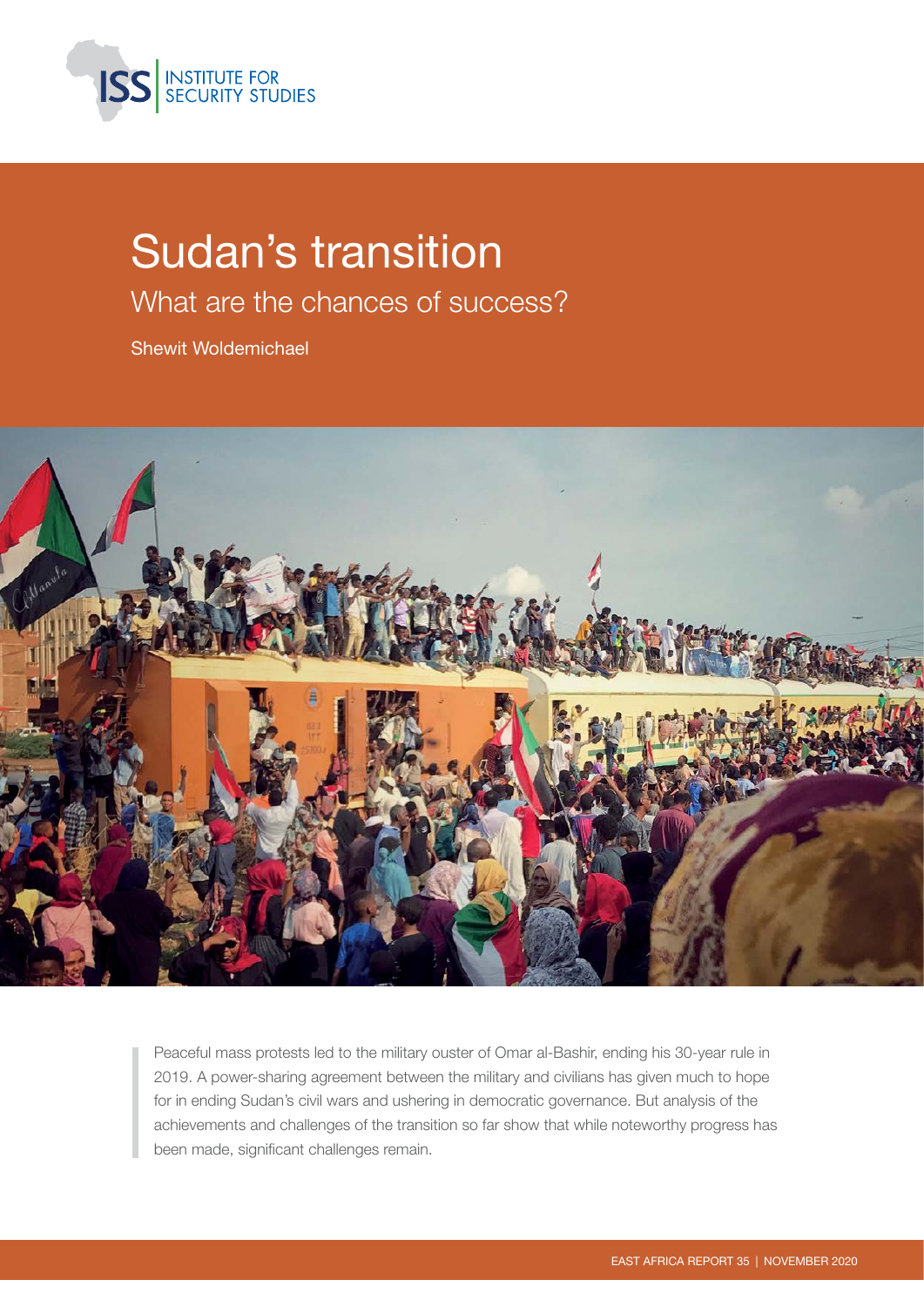#### Key findings

- Deep-seated political and identity-based polarisation prevents Sudan from resolving fundamental issues of citizenship and statehood.
- The ability of the current transitional process to lay the foundation for a democratic state will depend on the extent to which it is able to develop a consensus-based national constitution.
- Despite progress made during Sudan's oneyear transition, significant challenges remain including the imbalance of power between

#### Recommendations

#### For the Sovereign Council and transitional government

- Initiate the constitutional dialogue process as a matter of urgency to avoid regional fragmentation and state collapse.
- Initiate an inclusive constitution drafting process.
- Respect the transitional government's mandate as laid out in the Constitutional Document.
- Establish a peace commission to help bring the different negotiation tracks under one comprehensive peace process.
- Ensure accountability and redress, and coordinate transitional justice processes with community peacebuilding and rule of law initiatives.
- Consult with the Economic Committee of the FFC and the High Committee for Economic Emergency to reconcile policy differences and develop an economic reform strategy.

#### For the FFC

 Reach compromise on major issues to bridge divisions based on politics and identity.

military and civilian actors, disregard for provisions in the Constitutional Document which sets out the terms for the transition period, discord among the Forces for Freedom and Change alliance (FFC), and the erosion of the powers of the transitional government by the Sovereign Council.

The exclusion of political parties and two major armed groups will make achieving sustainable peace difficult.

The goals of Sudan's current transition are too ambitious to be completed in 39 months.

### Maintain civilian unity to ensure the military hands over power in the second half of the transition period.

#### For the transitional government

 Manage public expectations and regain public confidence through transparency and regular engagement.

#### For the security apparatus

Regain legitimacy through credible security sector reform that places the security apparatus under democratic civilian control.

#### For the African Union

- Clarify the AU's role in Sudan's political transition before the end of UAMID's mandate in December 2020.
- Provide political and technical support to transitional period processes and monitor all stakeholders' commitment.

#### For external actors

- Refrain from exacerbating already tense relations among Sudanese political actors.
- Make concrete contributions to the revival of Sudan's economy.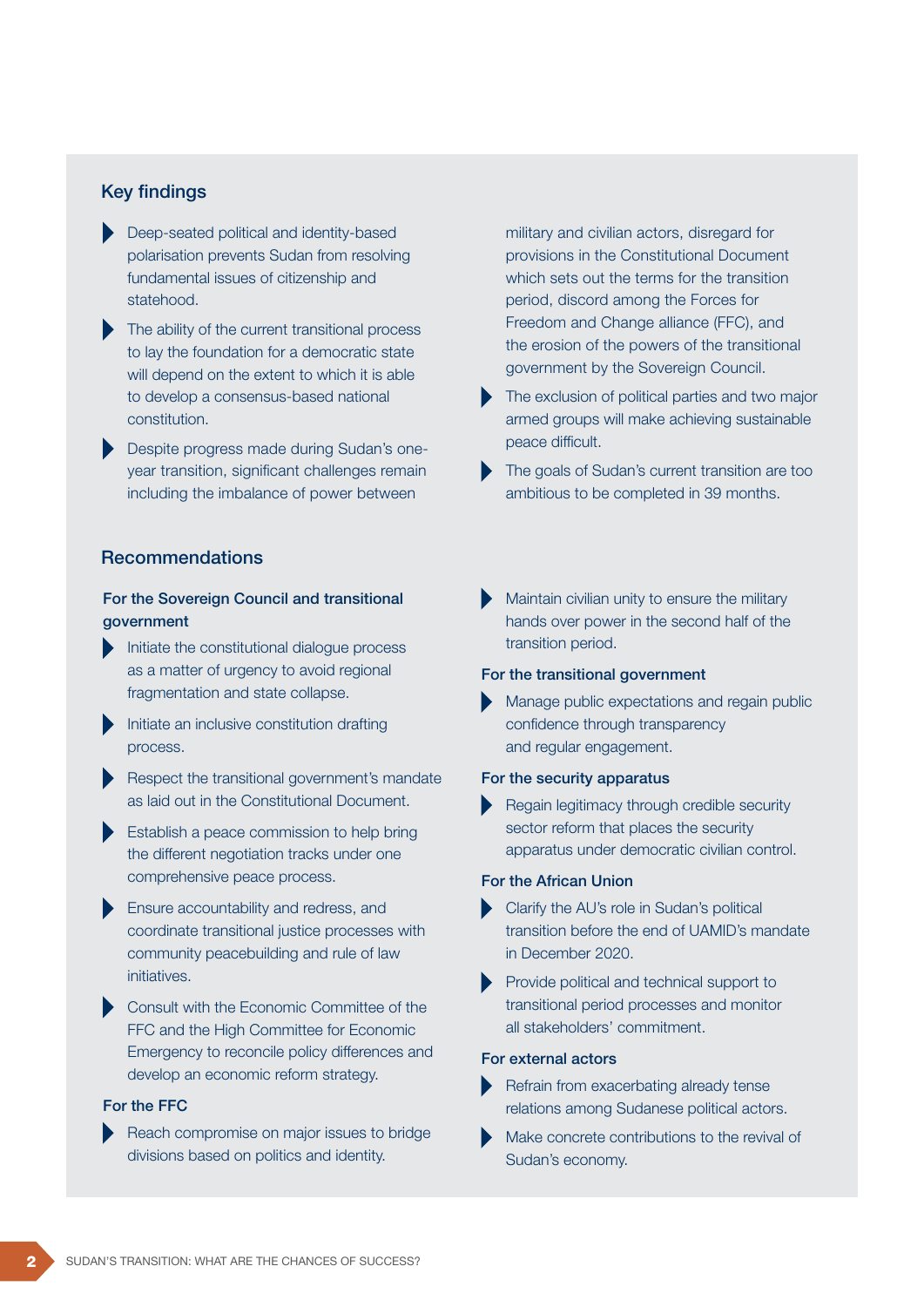#### Introduction

The 30-year rule of Omar al-Bashir ended when the military staged a coup d'état on 11 April 2019 and removed him from power. The coup followed months of mass protests that began in December 2018.

Sudan's Transitional Military Council (TMC), which deposed Bashir, and the Forces for Freedom and Change (FFC), the coalition of opposition groups that led the unarmed protests that ultimately led to al-Bashir's removal, signed a political agreement in August under the auspices of the African Union (AU). The agreement ushered in Sudan's 39 month-long political transition period. The transition provides an opportunity for achieving peace and democratic governance, which has eluded the country since its independence in 1956.

The 2019 revolution however is not the first in Sudan's history. Since independence, Sudan has experienced four coups. Only the October Revolution of 1964 and the April Intifada of 1985 led to democratically elected civilian governments. The two transition periods that followed never managed to respond to the issues leading to the mass protests that resulted in military takeovers. As a result, the civilian governments that took power following both transitions lost popular support and were ousted in military coups within less than four years.

# The current transition could regress into military dictatorship, as happened with Sudan's two earlier attempts at democratic transition

The current transition has so far followed the same trajectory. The transition has already faced considerable challenges. The agreement reached between the TMC and FFC is fragile, with many of the factors that led to the 2018-2019 protests still at play. The military continues to wield considerable power, even as the civilian coalition that led the protest movement is fragmented and weak. The peace process with armed groups has not managed to entirely end the conflicts in different regions. Many also fear that the deep state structures that characterised al-Bashir's rule have survived his government.

Thus, while the successes registered in the past year are encouraging, as it stands now, there is a possibility that the current transition could regress into another military dictatorship, in the same way as Sudan's two earlier experiments in democratic transition. These two transitions provide concrete lessons that while the current transition may lead to a democratically elected government, the long-term success of the transition will be determined by the extent it can overcome current and historical challenges.

This report provides analyses of Sudan's transitions and provides lessons the current transition should take into consideration so as not to repeat mistakes that have led to the failure of past transitions.

The report is primarily based on field research undertaken in March 2020. Interviews were conducted with key stakeholders in Sudan's transition process



LENGTH OF SUDAN'S TRANSITION PERIOD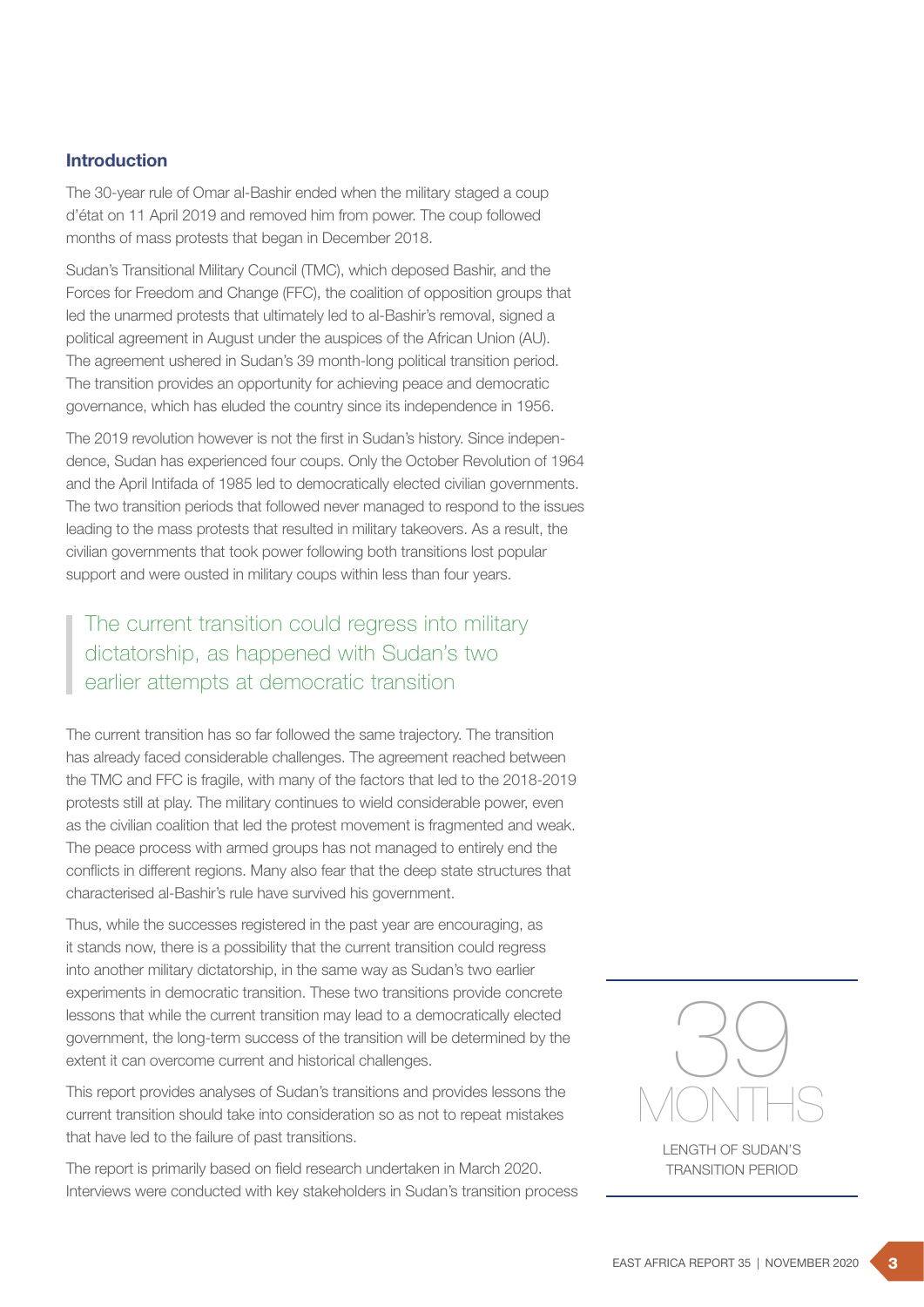including representatives from political parties, the military, the FFC, the transitional government, armed rebel groups, local women's and youth movements, Sudanese resistance committees, and local civil society organisations. Secondary research focused on a review of Sudan's past transitions.

The report is divided into five sections. The first looks at the history of democratic transitions in Sudan. The second section focuses on the circumstances that led to the 2019 coup, and subsequent transition. The third takes stock of progress made during the transition and assesses whether the transition is on track to meet its goals. The fourth part provides a comparative analysis of previous transitions and the emerging lessons that should inform the current transition going forward. The conclusion highlights key findings and suggests how lessons learned from past transitions can help overcome key challenges that stand in the way for the remaining period of Sudan's political transition.

#### History of democratic transitions in Sudan

The complex political situation that led to the overthrow of former President Omar al-Bashir in 2019 and the political transition period that followed is not new to Sudan. Just two years after independence, the first military coup in 1958 removed a civilian government elected in the same year. Since, Sudan has experienced revolutions and military coups d'état in 1964, 1969, 1985 and 1989, and a number of failed coup attempts. Only the transition periods following the 1964 October Revolution and the 1985 military coup led to democratically elected civilian governments.

The October Revolution of 1964 followed widespread strikes organised by the National Front for Professionals (*Jabhat al-Hayat*), as a result of poor socio-economic conditions. They formed an alliance with segments of the military and various political parties to create the United National Front (UNF) that led to the Revolution of 1964. The UNF was supported by Southern rebels, the Anyanya, who accused General Ibrahim Abboud's regime of instituting policies which suppressed freedom to express religious and cultural diversity and his attempts to 'Arabise' the country. Abboud was also criticised for his handling of the economy.

Following the successful overthrow of the government, the UNF and army leaders selected a technocrat as prime minister to head the transitional government. Inconclusive elections in 1965, however, created deep rifts among civilian actors. Within the National Assembly, parties undermined each other in the years that followed and failed to address major issues such as the economic crisis and conflict in the southern regions. This led to another military coup in 1969 that brought to power President Jafaar Muhammad Numeiri, who ruled the country until he was overthrown in a military coup in 1985.

Similarly, the military ouster of Numeiri in 1985 was preceded by mass demonstrations and popular uprisings, initially led by university students and later joined by the Sudanese professional associations and opposition parties. They demonstrated for better social conditions and against the installation of *sharia* (Islamic) law.

### The complex political situation that led to the overthrow of Omar al-Bashir is not new to Sudan

Protest leaders made a deal with the leader of the Sudan Popular Liberation Movement (SPLM), John Garang de Mabior, to join their ranks in the protest against Numeiri with the promise that a new government would abolish *sharia* law. Leaders of the coalition of opposition groups adopted a National Charter, which outlined their common goals. In light of such united opposition, the military deposed Numeiri in 1985.

The coalition of opposition groups then formed the Transitional Military Council (TMC), composed of top army officers that ruled Sudan during the political transition period that lasted until 1986. Soon after the post-transition election, the coalition civilian government lost popular support in the face of infighting and factional fault-lines among political elites, inconsistent policies and corruption.

The democratically elected government, which stayed in power for less than four years, was yet again overthrown in a military coup in 1989, which brought to power Omer al-Bashir.<sup>1</sup>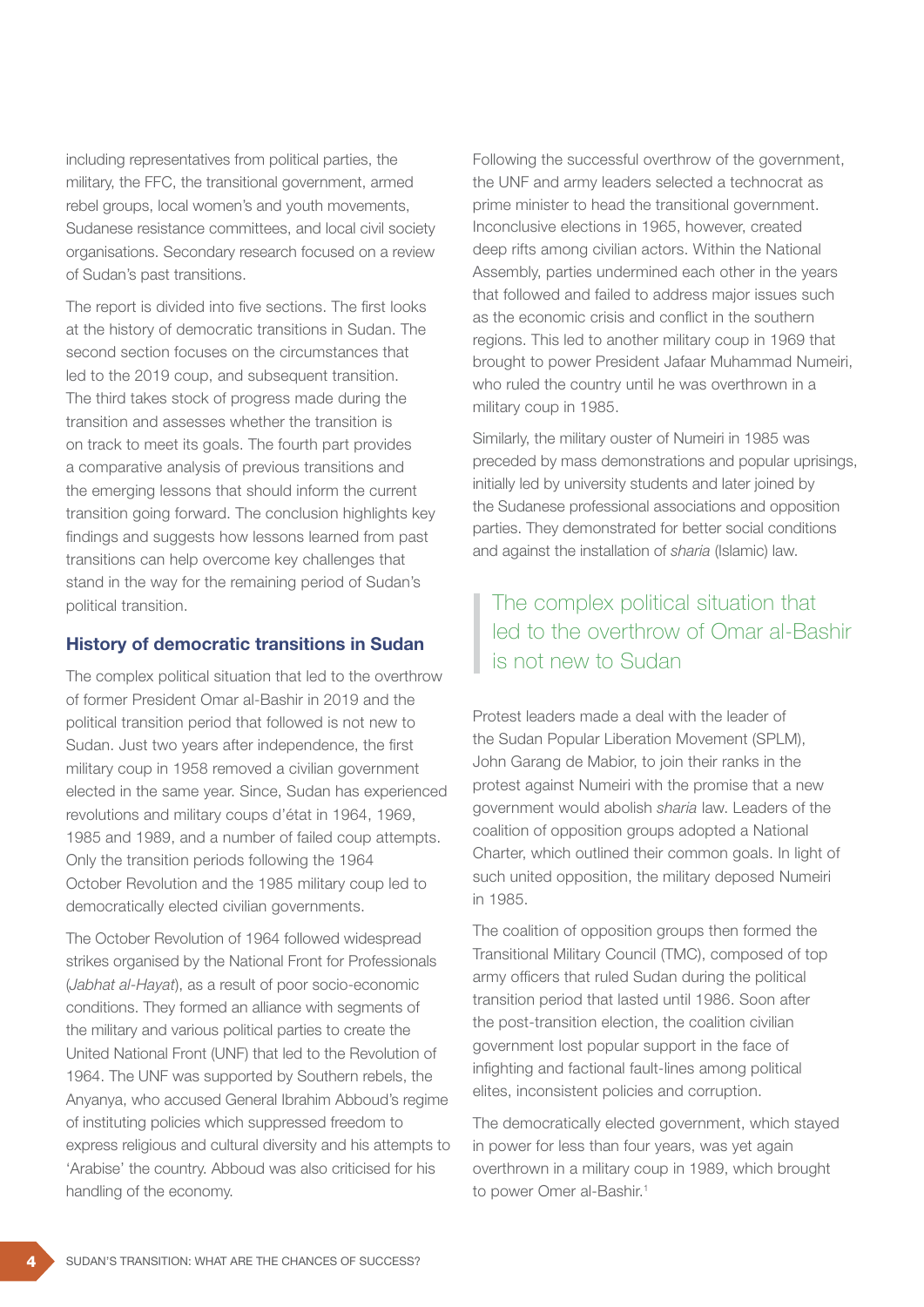### Sudan's latest political transition

On 11 April 2019, al-Bashir was overthrown in a military coup d'état ending his almost three decade hold on power. Sudan had been experiencing regular protests since 2013. A failed national dialogue, contested election results in 2015, continued armed conflict in the peripheries and austerity measures worsened the politico-economic situation. The president's bid to run in the 2020 elections despite his earlier declaration otherwise tipped the balance.

The 2019 coup followed from the latest round of demonstrations that started in December 2018 over the rising cost of bread, particularly following the devaluation of the Sudanese pound and the lifting of flour subsides. Soon, the demand for economic reforms turned into calls for the immediate removal of not only al-Bashir but also his entire administration. The protests quickly spread across Sudan and among diverse stakeholders, including women's and youth movements.

The government's violent response to the peaceful demonstrations, declaring a state of emergency and disbanding of national and regional governments, did not abate mass protests, and the military removed al-Bashir from power. Protests continued, however, calling for the military coup leaders to hand over power to a civilian-led government.

### The diverse stakeholders who ended al-Bashir's rule expect to play an active role in Sudan's future

The signing of a political agreement between the military and civilians that ushered in the transitional period followed from different stages of negotiations and alliance formation. The first stage involved coordinating the demonstrations and reaching a minimal consensus among political parties, labour and trade unions, social movements, and some armed rebel groups. These groups signed the Freedom and Change Political Accord on 1 January 2019, under the FFC<sup>2</sup> coalition.<sup>3</sup>

The second stage of consensus building took place between the FFC and armed groups operating in the Darfur, South Kordofan and Blue Nile regions, under the Sudan Revolutionary Front (SRF), an alliance of armed groups created in 2011 that are signatories to the Freedom and Change Political Accord.

The third level of alliance formation involved the Transitional Military Council (TMC) and the FFC. This was the longest and most critical negotiation in ensuring a peaceful political transition in Sudan. While the military controlled power in the aftermath of the revolution, a violent crackdown on 3 June 2019 by armed forces on protesters put extra internal and external pressure on the TMC to negotiate with civilians. On 3 August, major terms for the transitional government and key issues for the Constitutional Document were finalised.

The FFC and TMC had to make significant concessions in reaching a deal that bridged their differing political visions and goals for the revolution. In the final agreement, the FFC secured 67% of the seats in the 300-members Legislative Council, the right to choose the head of the executive, the prime minister, with a mandate to select the Cabinet of 20 ministers (with the exception of the interior and defence ministers), where the entire executive power rests. The TMC agreed for the Sovereign Council to be the Supreme Commander of the Sudanese Armed Forces, for the Rapid Support Forces (RSF) militia to come under the control of the army, to remove Islamist generals from its ranks and blanket immunity from government officials, and to support an independent legal inquiry into the 3 June attack on protesters. The TMC on the other hand secured the mandate to chair the Sovereign Council during the first 21 months of the transition period, to appoint the interior and defence ministers, and to lead the reform of military-security institutions.

The Sovereign Council was created on 20 August 2019 to act as the collective head of the state of Sudan for a 39-month transition period until scheduled elections in mid-2022. A diverse range of stakeholders including the security apparatus, the civilian coalition that led the protests, and the armed rebel groups came together to end al-Bashir's rule. They expect to play an active role in shaping the future of the country by taking part in its politics and governance. (See Annex 1 for list of major stakeholders in Sudan's current transition.)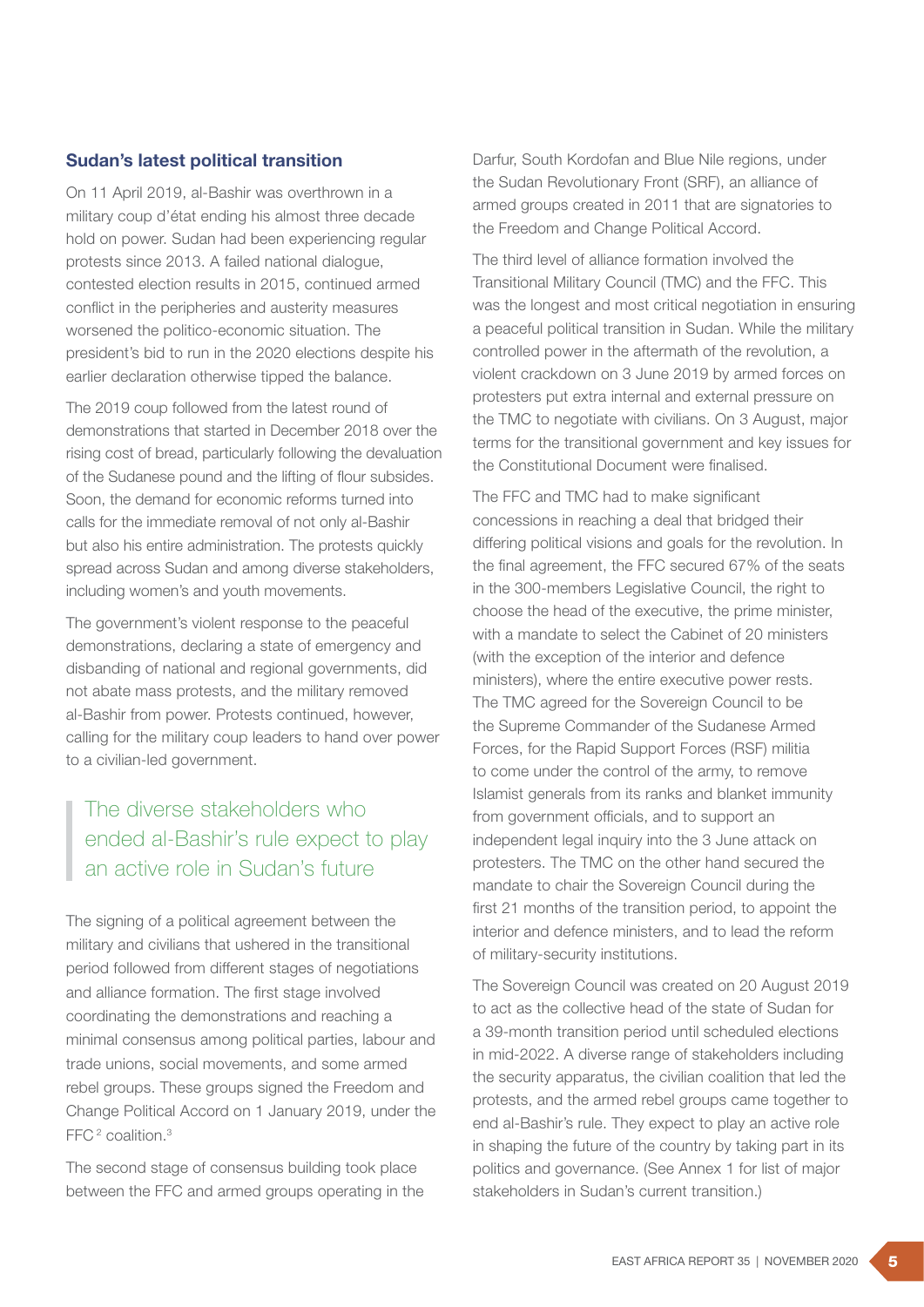### Outstanding issues in the current transition

The Constitutional Document has listed the mandate of the transition period expected to realise the aspirations of the Sudanese people for the revolution.<sup>4</sup> The first priority for the transition period according to the Constitutional Document is to conclude a just and comprehensive peace agreement with the different armed rebel movements and end Sudan's civil wars in Darfur and the two areas of the Blue Nile and South Kordofan (Nuba Mountains).

The Constitutional Document mandates the transition period to attain justice for crimes committed in the last 30 years by the former government. Specifically, it makes provision for holding accountable those involved in attacks against protestors across Sudan and especially for the 3 June 2019 killing of protestors. The transitional period is further tasked with dismantling the administrative structure and patronage system (*tamkeen*) of al-Bashir, resolving the economic crisis that triggered the protests in December 2018, and drafting a permanent constitution for the country.

## The transition period is tasked with dismantling the administrative structure and patronage system (tamkeen) of al-Bashir

Based on the mandate of the transition period, the following section focuses on five major mandates and examines whether the transition is on track to meet its goals.

#### Ending civil wars and achieving sustainable peace

The Constitutional Document gave the transitional government six months from September 2019 to finalise peace agreements with all armed groups in Sudan.

Peace talks commenced in September 2019 hosted by South Sudanese President Salva Kiir in Juba and resulted in the Declaration of Principles (the Juba Declaration). Armed groups that signed the declaration include two factions of the Sudan People's Liberation Movement – North (SPLM-N led by Malik Agar, former governor of Blue Nile state) and SPLM-North (led by Abdelaziz El-Hilu, former deputy governor of South Kordofan).

Other signatories were the Justice and Equality Movement (JEM), the Sudan Liberation Movement (SLM) led by Minni Minawi, the Kush Liberation Movement (KLM), the Beja Congress and the United People's Front for Liberation and Justice (UPFLJ) from eastern Sudan.

Initial talks focused on a cessation of hostilities, exchange of prisoners, revocation of criminal charges and lifting of travel bans imposed against armed groups. Humanitarian access to rebel-controlled regions and confidencebuilding measures were also discussed.

Further talks identified core issues for negotiation. These include the root causes of the conflicts such as the political and socio-economic



TARGET DATE FOR SUDAN'S ELECTIONS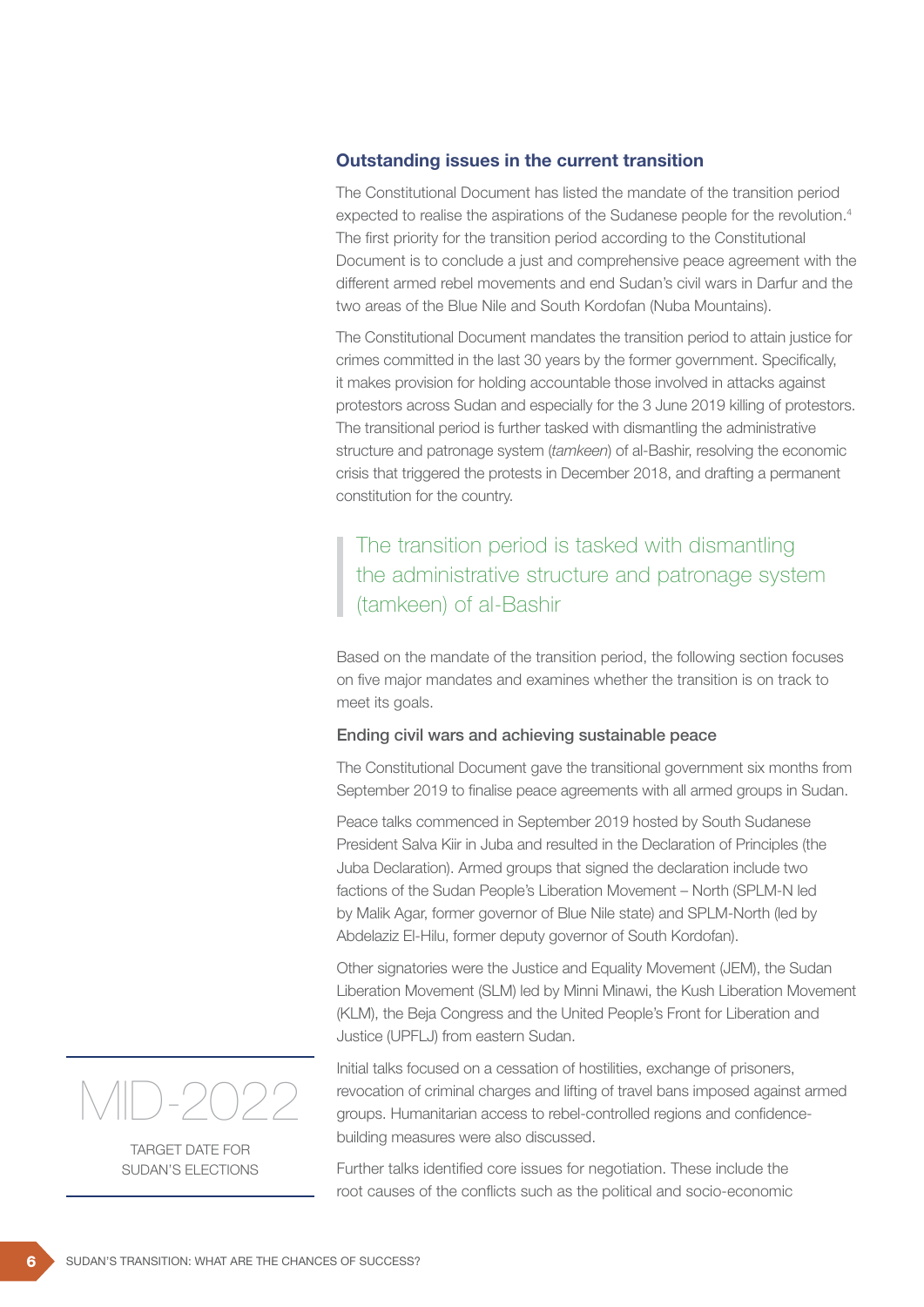marginalisation of some groups, a lack of freedom and justice, the hegemony of the centre over peripheral areas, and a failure to manage ethnic and religious diversity. Power and wealth sharing arrangements, modalities for disarmament, demobilisation and reintegration (DDR) of all armed groups, security sector reform (SSR) and transitional justice are additional agenda items for negotiation. Some armed groups have added specific issues such as secularism of the state, self-determination and reparations for internally displaced communities.

Peace agreements have been signed with political groups in northern.<sup>5</sup> central<sup>6</sup> and eastern<sup>7</sup> regions, and a number of armed groups based in Darfur, Blue Nile and South Kordofan.<sup>8</sup>

The peace process represents a culmination of the various peace processes and agreements signed either collectively or independently by various armed groups with different governments of Sudan. The core issues for negotiation remain the same as in the past, but the current transition period provides a unique opportunity to address conflict drivers. This is because armed groups are negotiating with those they collaborated with in overthrowing al-Bashir's government and some rebel groups are signatories to the Freedom and Change Political Accord.

A comprehensive peace agreement has the potential to provide a road map for subsequent peacebuilding and statebuilding processes for Sudan. While peace agreements have been signed with various political and armed rebel groups, reaching a comprehensive peace continues to face daunting challenges.

In addition to continued sporadic fighting, a number of armed groups that have significant troops on the ground have not signed the agreements. Those holding out include El-Hilu's SPLM-North faction operating in the South Kordofan and Blue Nile regions and the Sudan Liberation Movement (SLM) led by Abdel Wahid al-Nur from Darfur.

# Sporadic fighting continues and two major armed groups with significant troops on the ground have not signed the peace agreement

While El-Hilu has been part of the initial talks, he is yet to sign the peace agreement as his position on secularism, self-determination and the request to maintain his army during the transition period have been rejected by parties to the negotiations. Al-Nur, on the other hand, has maintained from the start that the current peace negotiations do not differ from several previous failed peace processes. He has excluded his faction, the SLM, from talks until the whole negotiation process has been significantly reformed.

Despite the absence of these two important armed groups that have troops in the regions of Darfur, South Kordofan and Blue Nile, peace negotiations have nonetheless been concluded for Darfur and the two regions. For example



TO ENSURE ITS IMPLEMENTATION, THE PEACE AGREEMENT NEEDS POLITICAL BACKING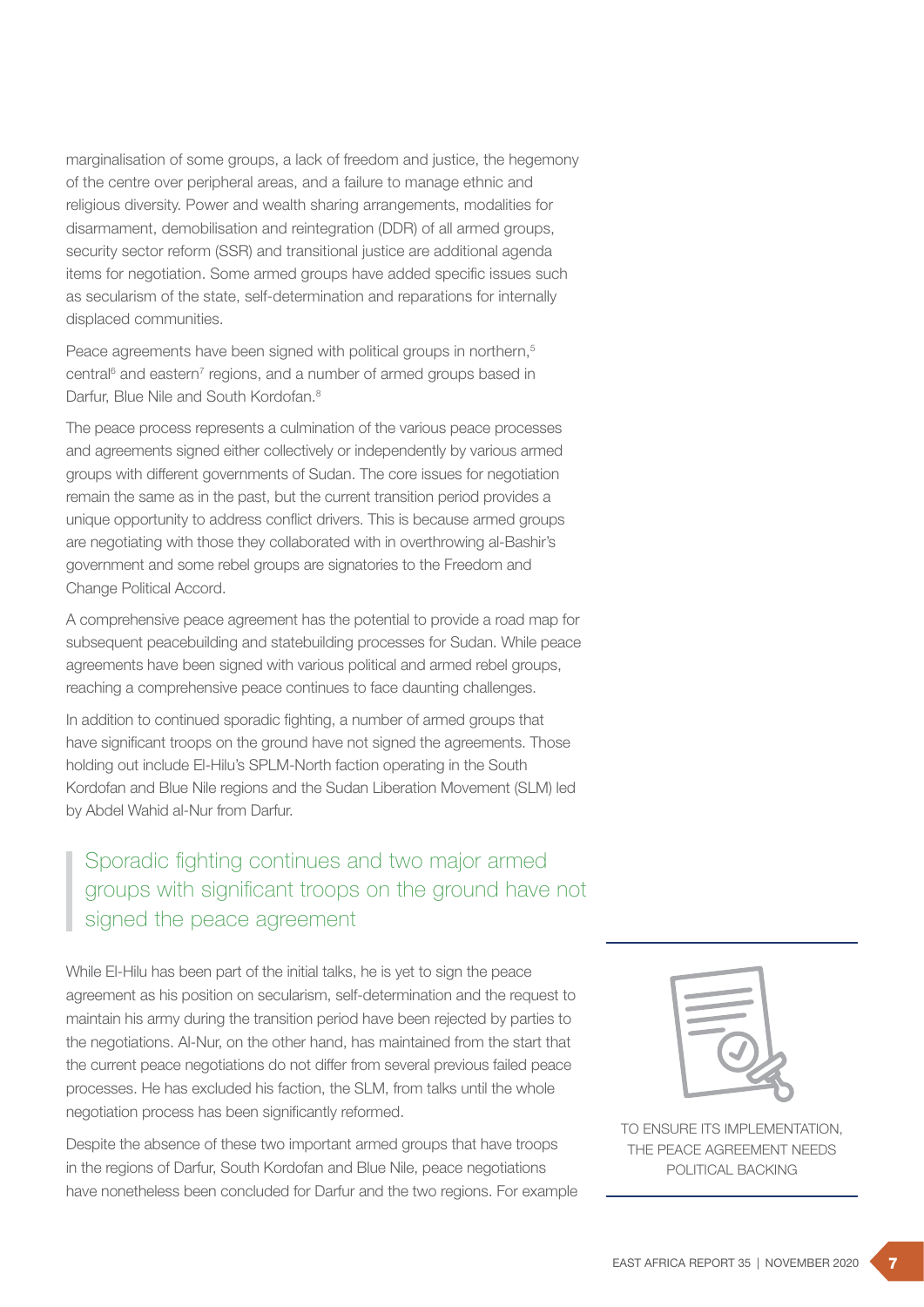the Sudan Liberation Front, representing Darfur in the negotiations, signed a peace agreement. However, whatever agreement was reached may need to be renegotiated if al-Nur's SLM, which is also based in Darfur, agrees to take part in the peace process.

Similarly, Yasir Arman, Malik Agar and Ismail Jalab have joined the Sudan Liberation Front and have participated in the peace process representing the Blue Nile and South Kordofan in the absence of El-Hilu, who has armed forces on the ground in these areas. This makes the peace

agreement that results from the current peace process almost impossible to implement on the ground unless some level of coordination is secured.

The credibility of the peace process was compromised when the High Council of Peace, chaired by Lt General Abdelfattah El Burhan, assumed leadership of the facilitation of peace negotiations. The leading role of the council, which consists of both military and civilian members, is contrary to provisions of the Constitutional Document that stipulates an independent national



The Sudan People's Liberation Movement – North, Abdelaziz El-Hilu, South Kordofan state around Kauda and Nuba Mountains The Sudan People's Liberation Movement – North, Malik Agar, Blue Nile state around Kurmuk

The Sudan Liberation Movement (SLM) – Minni Minnawi , North Darfur state along the border with Chad and Libya, as well as the boundary between North and South Darfur

The Sudan Liberation Movement (SLM) – Abdel Wahid al-Nur, the area where North, West, Central and Northern Darfur regions meet, around the Jebel Marrah mountains

Justice and Equality Movement (JEM) – Gibril Ibrahim, North Darfur along the border with Chad, and in the mountainous Jebel Mun region in West Darfur

Source: OnTheWorldMap: Sudan Political Map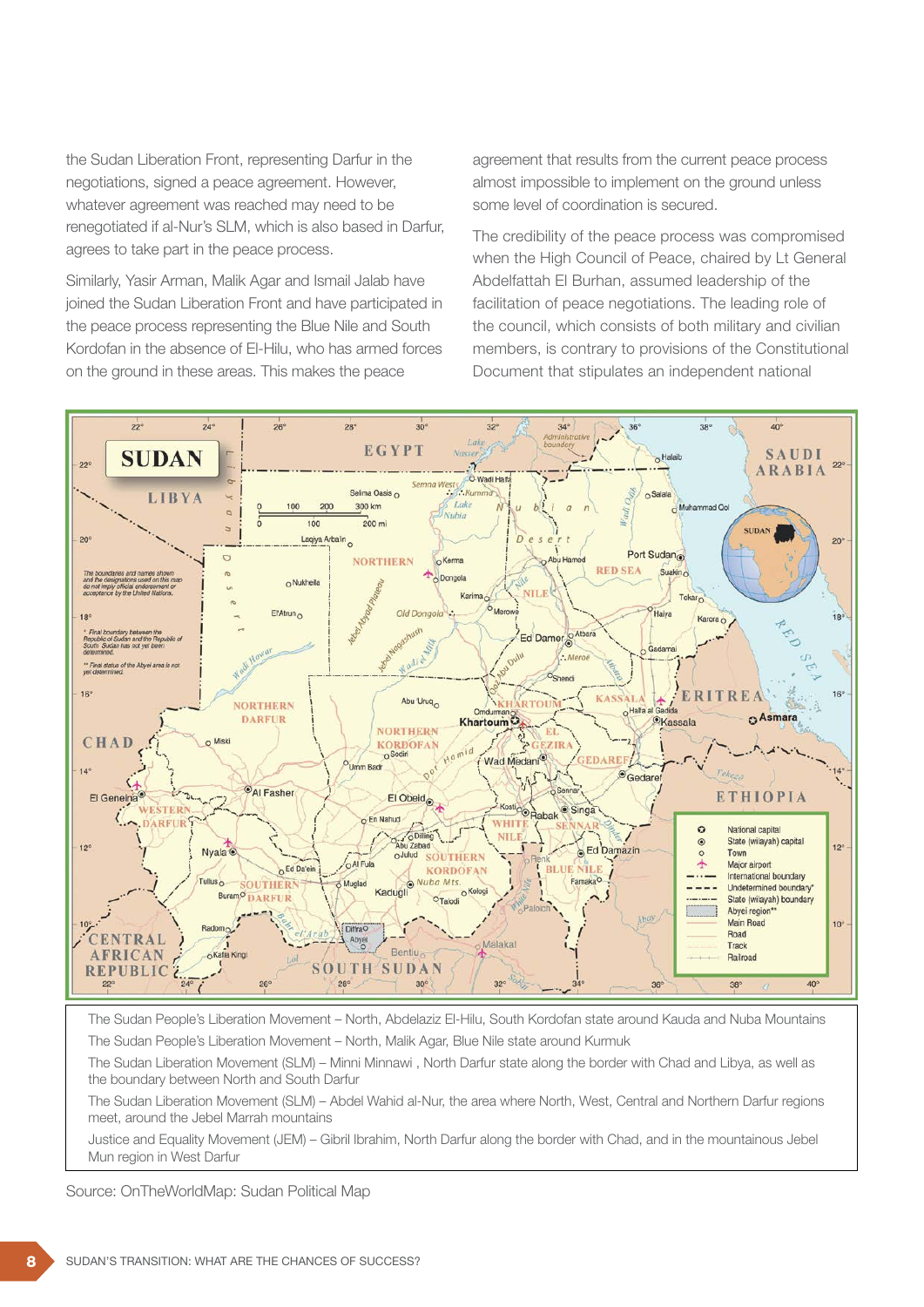peace commission lead the peace process. Putting an independent commission in charge was meant to guarantee the neutrality and inclusiveness of the process and ensure that experienced technical experts would lead the negotiations.

Instead, the role of the independent commission has been assumed by a council composed of political appointees, including representatives from the military and political parties that have a direct stake in the outcome of peace negotiations.9 Thus parties to the negotiation also act as facilitators of the peace process. This is a false start with serious negative implications for the success of the whole peace process.

Moreover the FFC that makes up the civilian component of the Sovereign Council has so far been marginally involved because armed rebel groups expressed reservations about their initial involvement.10 Prime Minister Abdalla Hamdok, who represents the civilian government, was likewise not at the centre of the negotiations.

The FFC and SRF militia reached an informal agreement on key issues in Addis Ababa on 25 July 2019.<sup>11</sup> Though the agreement was never made public, they announced key areas of agreement, including the prioritisation of achieving peace and power-sharing arrangements, including delaying the formation of a legislative council and the appointment of civilian state governors until the signing of a comprehensive peace agreement.

Instead of an independent commission, political and military appointees with a stake in the outcome are facilitating the peace process

Nevertheless, the SRF militia objected to various proposals in the Constitutional Document signed by the TMC and FFC.12 The main points of divergence were the representation of the SRF in the Sovereign Council, the six-month duration proposed to reach a comprehensive peace agreement and the 39-month transition period, instead of the four years SRF had proposed. The FFC rejects this claim, stating that Chapter 15 of the Constitutional Document is based on the Addis Ababa agreement.<sup>13</sup>

The marginal involvement of political actors will be a major challenge for the implementation of the peace agreement in the post-transition period, when political actors, most of whom joined the FFC coalition, take over government. As a political process, the peace negotiations should be backed by politicians to ensure political commitment to the provisions of the peace agreement beyond the transition period.

One of the reasons transitional period peace agreements have not been implemented in the past has been due to the failure of post-transition governments to honour the agreements. By sidelining the FFC in the peace negotiation process, armed groups and the government are preparing the



PARTIES TO THE TALKS ALSO ACT AS FACILITATORS OF THE PEACE PROCESS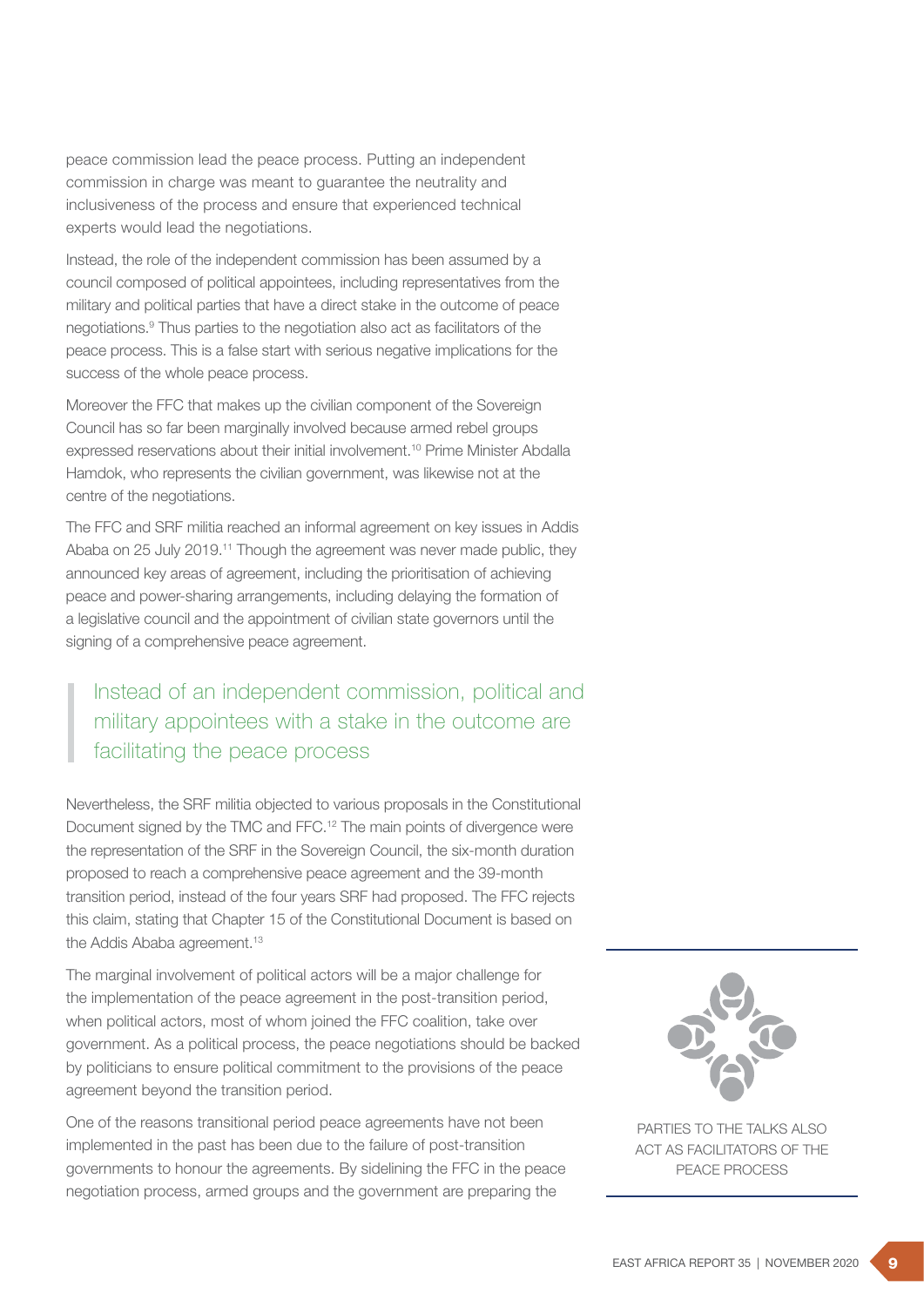ground for the FFC to disown the agreement after the transitional period.

Without the constitutionally specified apolitical peace commission to provide expert technical support, the peace process has lacked vision and a national strategy that frames it, resulting in significant drawbacks. Instead of negotiating one comprehensive national peace strategy with recommendations for addressing common concerns raised by all warring parties, armed groups were invited to submit their own proposals to which the High Council of Peace responded.

The different proposals have led to the formation of six different negotiation tracks for each region and one separate track for el-Hilu's SPLM-North, with the likelihood of adding more tracks if other rebel groups agree to take part in the peace process. This has not taken into consideration implementation difficulties, nor outlined mechanisms for solving them.

The track system has resulted in different armed groups negotiating in multiple peace processes the same fundamental conflict drivers of a region, with the potential to result in disconnected, competing or contradictory agreements. This is especially true of divisive issues, on which different armed groups have diametrically opposing stances, such as the system of governance and the relationship between religion and the state.

As a result, further negotiations are required to agree on outstanding critical issues, delaying the signing of a nationwide comprehensive peace agreement. Without creating one comprehensive peace agreement for Sudan, peace agreements signed through different tracks will be difficult to implement.

The different tracks have in addition resulted in competition amongst rebel groups and fractured rebel alliances, with each group wanting to be represented in power and wealth sharing arrangements. It has further shifted the focus of negotiations from addressing common fundamental conflict drivers to a transactional peace-making model based on the distribution of power and wealth among those that wield arms and political capital.

This is evidenced by the delay of critical processes of the transition period such as security sector reform, formation of a legislative council and the appointment of civilian

state governors, in a bid to include armed groups in these structures of authority.

Armed rebel groups that signed the latest peace deal in August 2020 will collectively get three seats on the Sovereign Council, a quarter of the seats in the transitional legislative council, five ministries and 40% of administrative positions in their regions.

As in the past, a transactional peace agreement will not help to reach sustainable peace by addressing the root causes of conflicts. Rather than negotiating wealth and power sharing arrangements to ultimately address the systemic political and economic marginalisation of some communities in the past, the current model focuses on reaching a political settlement that is meant to appease officials of armed groups.

### Lack of transparency and public buyin is another limitation of the current peace process

The 10-month delay in appointing civilians to important decision-making positions due to the peace process has significantly skewed the power balance in favour of the military. It has also strained the unity of the FFC as some members have been calling for the formation of a legislative council and the appointment of civilian state governors without a peace agreement, which has missed the six-month deadline set by the Constitutional Document.

Following mass demonstrations and the resignation of three military governors, Prime Minister Hamdok appointed 18 civilian state governors, including two women, on 22 July,<sup>14</sup> but the formation of the legislative council is still pending. This continues to create serious fissures between armed groups, the FFC and the transitional government. After being governed by the military for 10 months following the revolution, lacking representation in a legislative council, and with little delivery of the promised peace dividend, communities are fast losing faith in the transition period.

The power and wealth sharing approach has moreover resulted in the creation of negotiation tracks for regions where there was no armed conflict, as in the eastern, central and northern tracks. The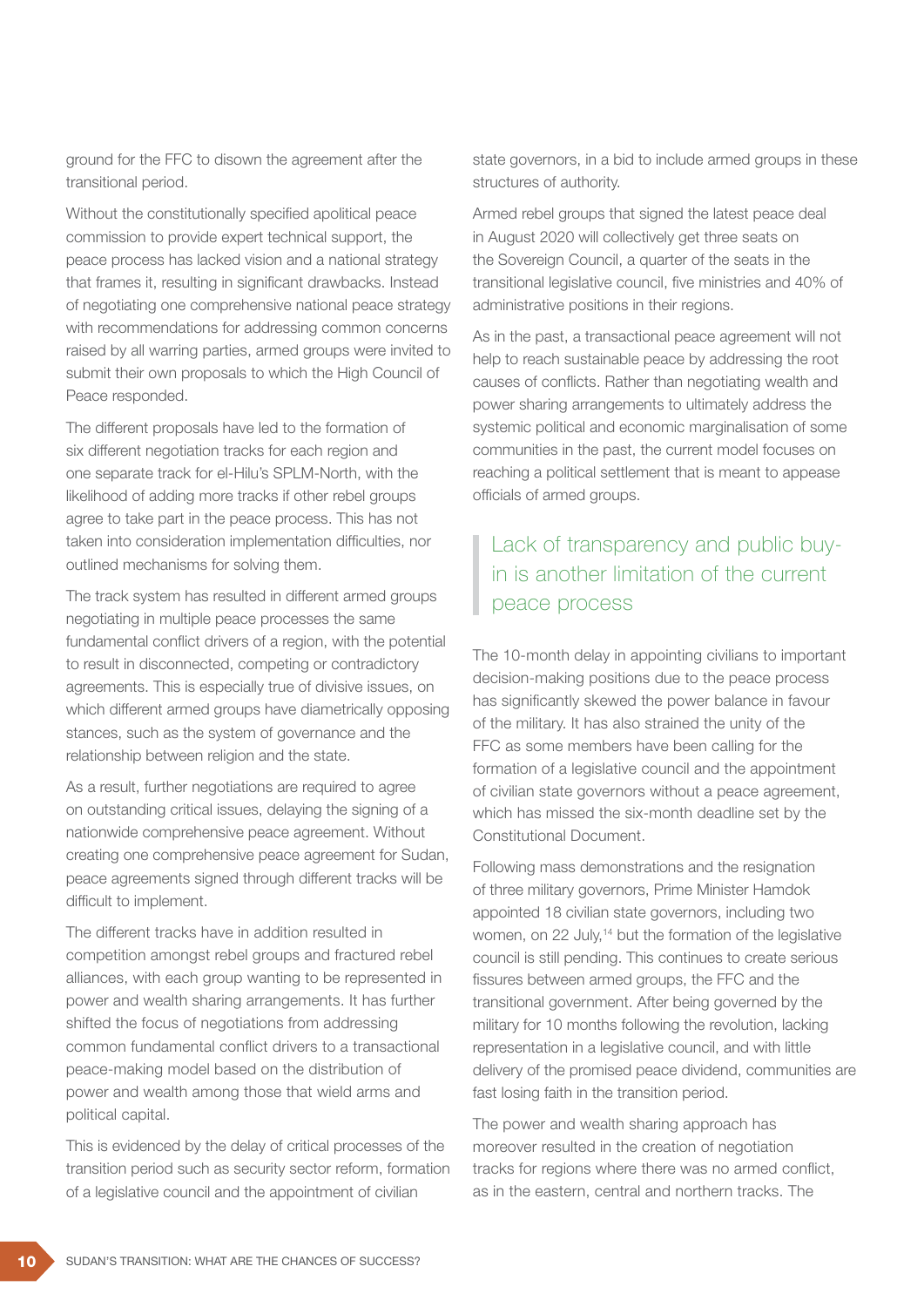issues covered in negotiations were related to land rights, livelihoods and socio-economic development that could have been addressed in other national processes.

Lack of transparency is another limitation of the current peace process. As in the past, communities have very limited knowledge as to what is being negotiated on their behalf and thus feel very little ownership of the peace process. In some regions, especially in the eastern track said to represent three states comprising Gedarif, Kasala and the Red Sea, a number of tribal leaders have disowned those who are said to be negotiating on their behalf.<sup>15</sup> Without wide public buy-in, inclusiveness and credibility of the whole process, it will be difficult to implement the peace agreements.

The process of mediation represents another weakness of the peace negotiations. While South Sudan may have led the mediation with good intentions, it lacks sufficient leverage to act as guarantor of the agreement and monitor its implementation. In the current state of affairs, the absence of an international body with a clear mandate to undertake dispute resolution will make it difficult to mediate any difference in interpreting the text of the peace agreement during implementation. This is particularly of concern in reconciling the many tracks.

# Without an international body's involvement, mediating interpretations of the peace agreement during implementation will be hard

Both the United Nations and the African Union (AU) were represented in the peace process by the UN-AU Hybrid Operation in Darfur (UNAMID), its mandate limited to Darfur. While UNAMID's mandate has been extended until the end of 2020, it is expected to discontinue its role in the peace process before its conclusion with the end of its mandate in Sudan.

The UN has issued a mandate to its newly established Integrated Transition Assistance Mission in Sudan (UNITAMS), yet to be deployed, to provide technical assistance for peace negotiations, support implementation of peace agreements and peacebuilding.16 However the AU is yet to issue a mandate for the peace negotiations, despite the Juba Declaration having put forward a request especially to the AU to 'issue a new mandate on Sudan peace negotiations'. The Peace and Security Council had requested the AUC Chairperson to submit a proposal in this regard.17 The proposal should have clarified who would lead the mediation process and detail the technical support AU will provide to the peace process going forward.

Without a clear mandate, Sudanese actors claim it has been difficult to engage the AU, which had been instrumental in brokering the political agreement between the TMC and the FFC.18 AU representatives however underline their preference to support the mediation process led by South



THE PEACE AGREEMENT FOCUSES ON APPEASING ARMED GROUPS NOT SUSTAINABLE PEACE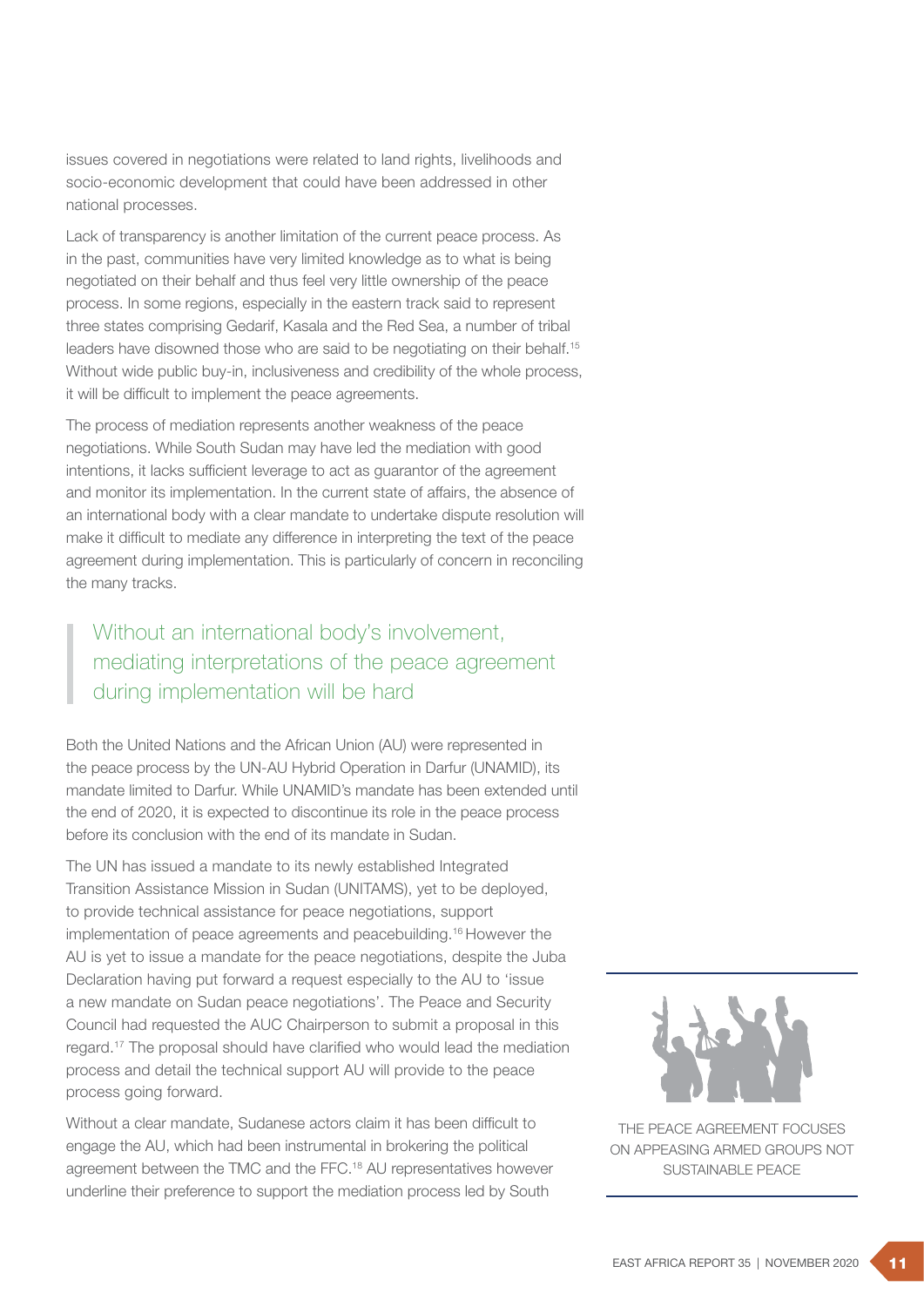Sudan, which was selected by Sudanese stakeholders to lead the peace negotiations, out of caution not to create competing parallel peace processes.

Regional and extra-regional competition adds another layer to the challenge facing the peace process. Negotiating parties have sought to secure political and financial backing from external actors. In attempting to increase their influence in Sudan, external actors have turned the peace process into a political marketplace.<sup>19</sup>

The impact of the Gulf crisis is evident in the peace negotiations. Emirates and Saudi Arabia want to ensure the peace agreement does not change the power balance vis-à-vis the military, who are their allies in the war in Yemen. Whatever the peace outcome, these actors do not want reversal of the power relations to be at their expense and are looking to maintain the status quo. Some armed groups on the other hand, including Darfuri rebel groups, are said to be strongly aligned to Qatar. They had insisted peace negotiations take place in Doha where the groups feel assured of support.

### To gain influence in Sudan, external actors have turned the peace process into a political marketplace

Neighbouring countries have their own strategic interests to maintain in Sudan. Egypt and Ethiopia have a vested interest in the negotiations, as Sudan is the third party in the Grand Ethiopian Renaissance Dam (GERD) negotiations. Rebel groups are positioned differently on the issue. Whilst al-Bashir's government had supported Ethiopia's plans for the Dam, the stand of transitional political actors had vacillated on the issue.

Both Egypt and Ethiopia were significantly involved in the aftermath of the overthrow of al-Bashir, and have engaged both the TMC and civilian actors and will continue to closely follow developments in Sudan, including the peace negotiations.

South Sudan, the mediator of the peace process, also has a high stake in Sudan, the guarantor of its own peace accord. With the ouster of al-Bashir, South Sudan political actors will try to realign with emerging political leaders in Sudan. South Sudan also maintains close ties

with some of Sudan's armed rebel groups, who were comrades in arms against the Sudanese government and with whom it has historic and cultural ties.

The involvement of external actors that have different interests in the outcome of the peace process will continue to be a challenge in resolving Sudan's conflicts. A peace agreement signed as a result of external pressure, without adequate buy-in from negotiating parties, will lead to a lack of political will to implement what is agreed upon.

As it stands now, while the peace process has led to the signing of a peace agreement, the negotiations resemble past processes that were elite-driven and resulted in transactional peace deals. Thus, it does not seem likely that the current negotiations will be able to transform the conflicts and achieve sustained peace. A lot of work remains in aligning the various tracks and making the implementation of the peace agreements inclusive of local communities. Sustained peace will also depend on whether the transitional government is able to reach peace agreements with el-Hilu's SPLM-North and al-Nur's SLM.

#### Reforming Sudan's economy

Sudan's economic situation has been worsening since South Sudan's independence in 2011, resulting in the loss of substantial oil revenue for Sudan. Subsequent mismanagement of the economy that was controlled by al-Bashir's patronage network, coupled with rampant corruption, limited institutional capacity and underinvestment on social development, were decisive in the overthrow of the government.

Reforming the economy and laying the foundations for sustainable development, as critical demands of the revolution, have thus become among the top priorities of the transition period.

Since the transitional government took power in September 2019, the economic situation has been deteriorating. Soaring inflation projected at 61.5% for 2020,<sup>20</sup> especially the price of basic commodities, the diminishing value of the Sudanese Pound, the lack of foreign currency reserves, power cuts and long bread and fuel queues have led to increased criticism of the performance of the transitional government in handling the economic crisis it inherited.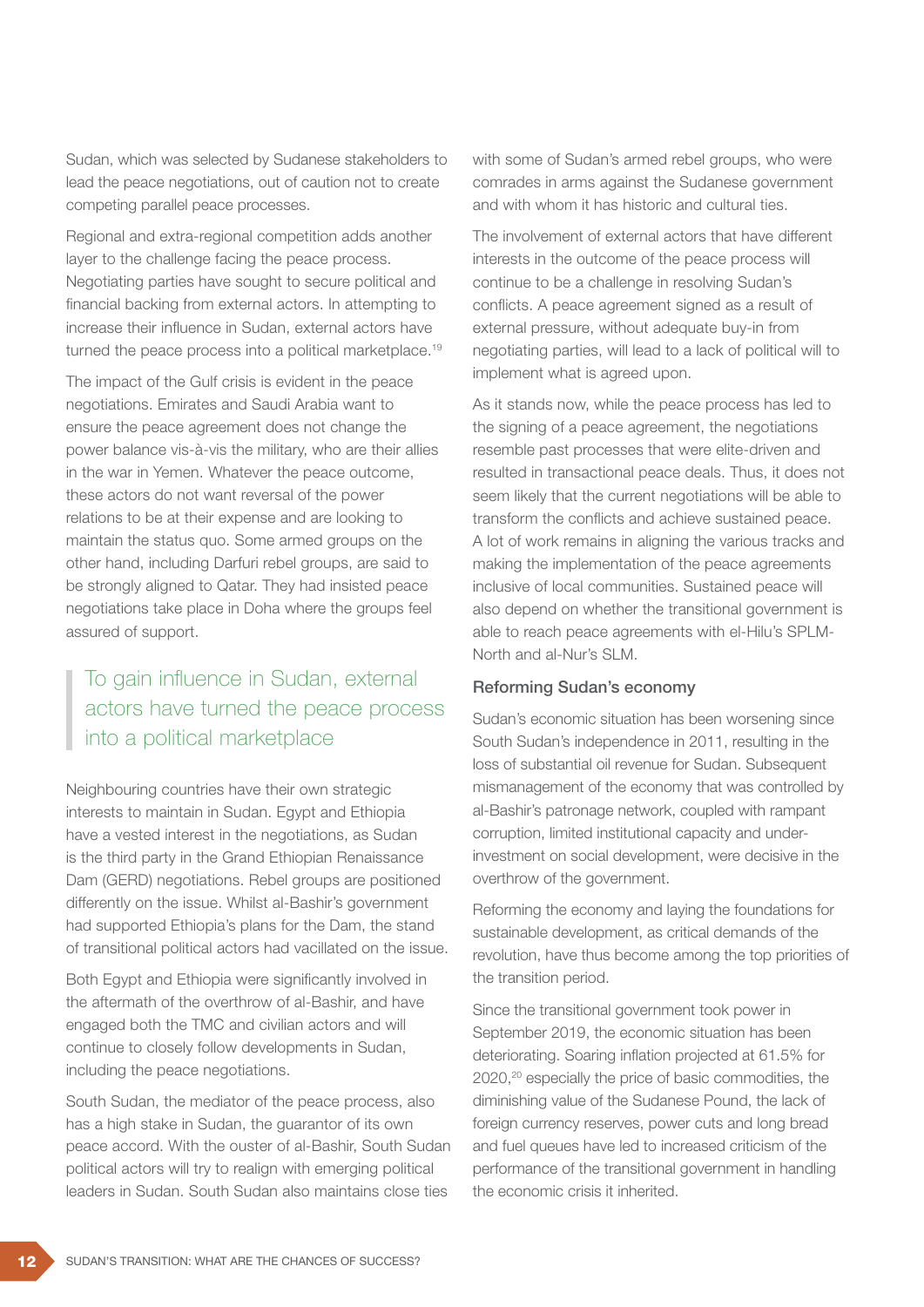The Covid-19 pandemic and associated preventive measures have worsened Sudan's economic outlook.21 As a result, in September, Sudan declared a three-month economic state of emergency.

The transitional government is consequently under substantial public pressure to bring about rapid economic reform. Dealing with the decades-long economic troubles requires the transitional government to undertake a fundamental restructuring and revision of policies regulating the central bank, trade, public finances and budget allocation, regulating the export of natural resources, especially gold, regulation of the black market economy and illicit financial flows, and finding a means of increasing national income while decreasing expenditure.<sup>22</sup>

The financial resources available to the transitional government are very limited.23 Important economic sectors remain in the hands of those affiliated with the former government and the military-security apparatus that controls a substantial portion of the economy. Although the dismantling process is trying to regain misappropriated capital, progress is slow. The government is also trying to track and retrieve money that has been transferred by corrupt officials to banks in Europe and the Gulf. Halting the smuggling of natural resources and subsidised goods through porous borders also continues to be a challenge.<sup>24</sup>

Meanwhile, the transitional government has been apprehensive about redirecting the substantial budget allocated to the security and defence sector as the military continues to wield considerable power in the transition period. The various companies that are independent income sources for the military-security apparatus are yet to be administered by the transitional government for this reason. For instance, the transitional government announced it took control of the gold mines operated by the RSF headed by General Mohamed Hamdan Dagalo, known as Hemedti, in North Darfur only in October 2020.25

These factors considerably diminish the financial capability of the transitional government and its ability to invest in the development sector.

The Sovereign Council has overtaken the economic reform process that should have been the sole

responsibility of the executive as per the transitional Constitutional Document. Hemedti, who is widely perceived to have a direct interest in maintaining the status quo, heads the High Committee for Economic Emergency, the mechanism formed in March 2020 to manage the economic reform process.26 Other members include those in the FFC, the prime minister and Council of Ministers.

This has hindered the transitional government from undertaking economic reform as it sees fit. While the government may propose economic reform plans, it can be overruled by either the military and/or political parties. For instance, economic reform plans by the transitional government meant to cut back on expenditures such as lifting subsidies for fuel and bread have faced immense resistance from the FFC.

# The transitional government is under substantial public pressure to deliver rapid economic reform

FFC members, with diverse politico-economic outlooks, have different proposals as to how to reform the economy. While the FFC has managed to form a committee to coordinate economic reform plans and liaise with the transitional government, members continue to be divided on immediate economic reform measures. Some parties support reforms that are in line with proposals from international financial institutions such as the International Monetary Fund (IMF), while others are apprehensive of such reform measures that led to economic collapse in the 1980s.<sup>27</sup>

These politico-economic differences within the FFC had already affected the formulation of the 2020 national budget and continues to hamper the transitional government's economic reform plans. The FFC Economic Committee rejected the implementation of the amended 2020 annual budget that the government had approved in response to the impact of a 40% decline in public revenues as a result of Covid-19.

The government's proposals include adjusting the official foreign exchange rate and lifting subsidies.<sup>28</sup> The FFC fears losing popular support if the economic situation continues to deteriorate, especially in light of large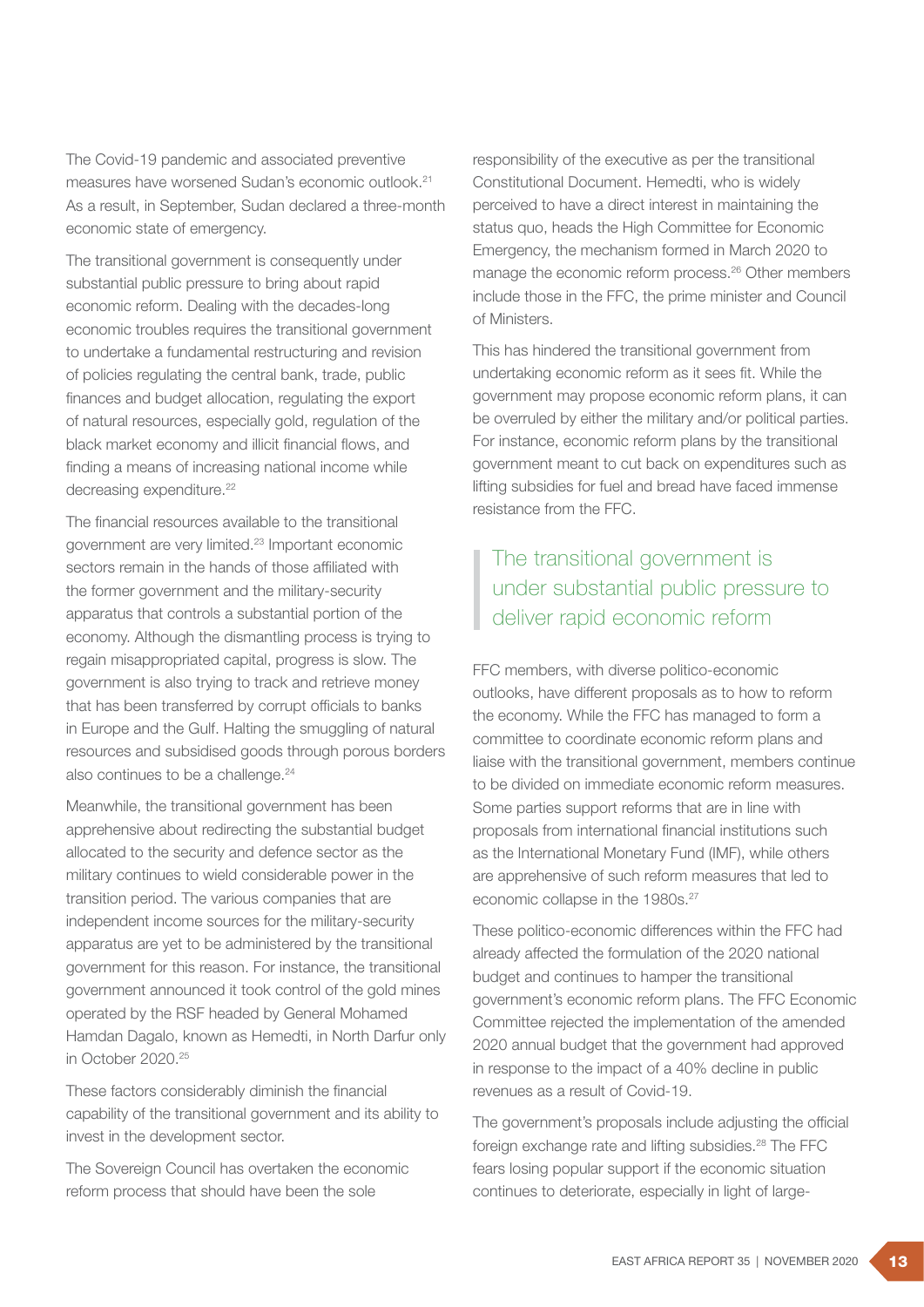scale demonstrations on 30 June and ever since. These protests highlight the economic hardships faced by many and growing public impatience for economic reform.

The economic reform process is therefore likely to be a protracted process due to the multiple and divergent interests of the entities involved. Limited consultation between the transitional government and the FFC Economic Committee as well as strategic ideological differences among FFC members and other stakeholders will continue to pose significant challenges in reforming the economy.

The conclusion of the peace process places additional financial pressures on Sudan's economy. The peace agreement has included reparation to war-torn societies, including internally displaced communities, as well as direct financial assistance to those demobilised from armed groups.29 It is yet unclear how the transitional government will finance these provisions in the peace agreement.

Armed rebel groups have negotiated in the August peace deal to receive compensation and development funds for war-torn regions in the coming decade with cash disbursement of US\$750 million per year, for the next 10 years.

### Ideological differences among FFC members and other stakeholders will pose significant challenges in reforming the economy

Sudan has been cut off from international economic assistance, access to new loans and opportunities for debt relief of around US\$60 billion and foreign direct investment because the United States has Sudan on its list of state sponsors of terrorism. Sudan's delisting was granted by the US in October 2020, provided the country normalises relations with Israel.

Sudan was also required to deposit a payment amounting to US\$335 million to victims of the 1998 attacks on US embassies in Kenya and Tanzania. The US officially lifted Sudan's designation as a state sponsor of terror on 14 December 2020. This will allow Sudan to access foreign aid, loans from international financial institutions, debt relief and direct foreign investment, but success in these ventures is not guaranteed.

A High-Level Sudan Partnership (friends of Sudan) Conference was convened in Berlin in June 2020. The conference generated pledges amounting to US\$1.8 billion from 50 countries and international organisations. The World Bank further committed US\$400 million in a pre-arrears clearance grant.<sup>30</sup>

While European powers had previously promised to provide financial support during the transition period, they are yet to do so. This is believed to be the result of the military's continued dominance, especially as occupying the chair of the Sovereign Council during the first phase of the transition period.31 The latest pledges may face similar implementation challenges for the same reasons.

REBEL GROUPS NEGOTIATED

US\$750

MILLION IN CASH PER YEAR FOR THE NEXT 10 YEARS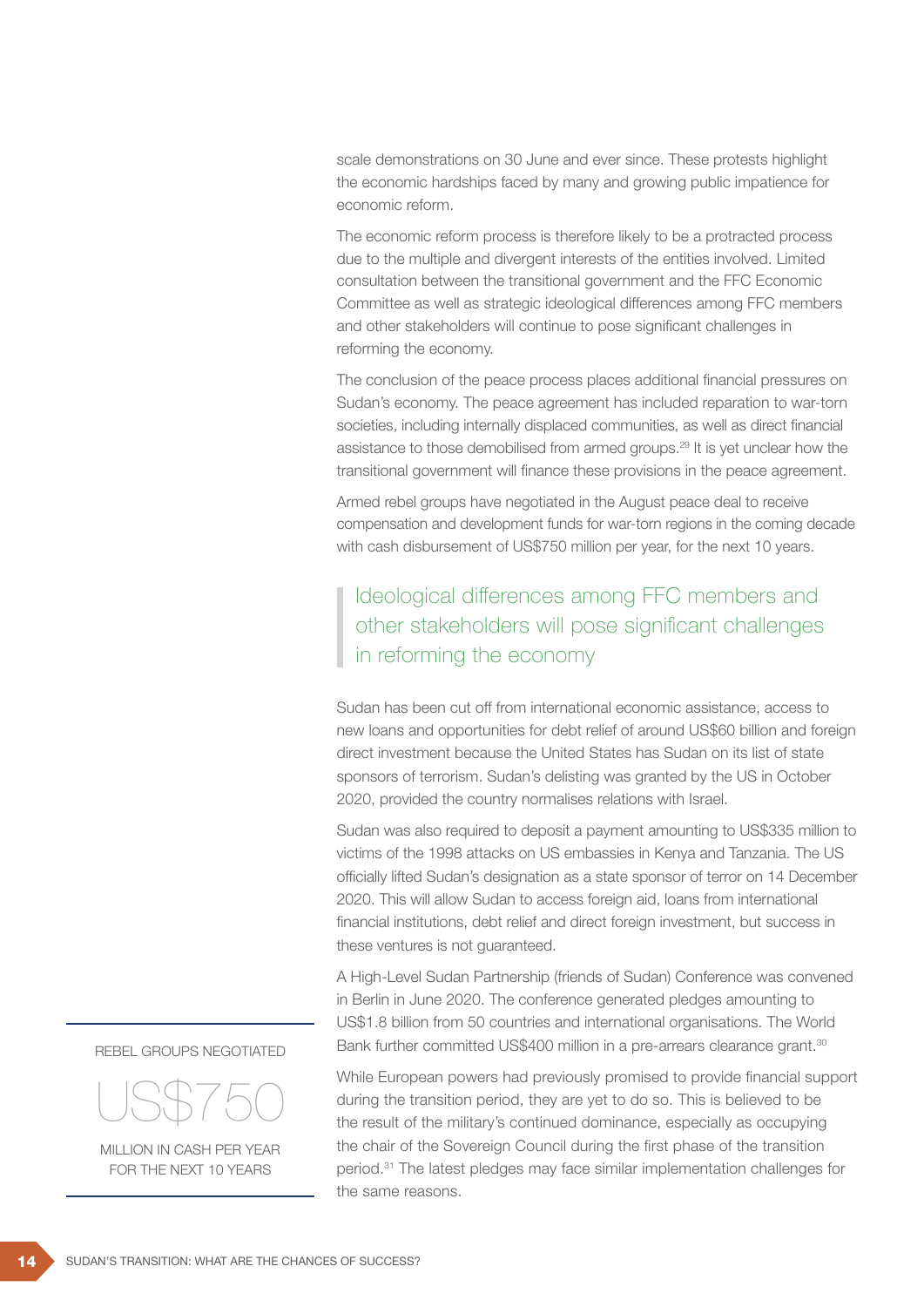Financial support from Gulf States has also stalled during the transition period. Qatar had provided substantial financial assistance to Sudan over the last two decades but has been sidelined since the fall of al-Bashir's government. Saudi Arabia and the United Arab Emirates pledged financial support amounting to US\$3 billion in April 2019 as an aid package, of which the Central Bank received US\$500 million, and around US\$1 billion was provided in the form of petroleum products and food aid.

The two countries have since refrained from providing financial assistance. Some attribute their discontinued support to pressure from the US.<sup>32</sup> Others believe suspension of their financial support followed accusations by members of the FFC that the two countries were trying to entangle Sudan in the Gulf crisis and of axis formation in Sudan's political arena.<sup>33</sup> FFC members also accused the two Gulf States of supporting the military, their ally in the war in Yemen, to take over political power in Sudan. Members of the FFC have thus requested the return of Sudanese troops from Yemen.<sup>34</sup>

The pledges at the 'friends of Sudan' meeting in Saudi Arabia in August 2020 have yet to translate into concrete financial support. Another conference is expected to take place at the beginning of 2021.

Some political actors criticise the transitional government for not developing economic policies and strategies that look inwards at the economic potential of the country and address structural economic bottlenecks, instead of relying on external support. The government has also been criticised for its lack of communication and failure to engage both the public and the FFC, failing not only to inform but also to get feedback on its economic reform plans, giving opponents the opportunity to misinform the public and create instability.

A national economic conference held in September recommended changing the Sudanese currency, reforming laws related to the economic sector and establishing an anti-corruption commission. While the government has criminalised trading in gold and will change the currency, additional reforms will be gradual.

Experience following the 1964 and 1985 transitions has demonstrated that failure in the economic sector contributes to the failure of post-transition elected governments. The success of the current transition is also linked to its economic performance and its ability to adequately rehabilitate the legal economy.

#### Dismantling a regime

One of the key mandates of the transitional period, as defined in the transitional Constitutional Document, is to dismantle the power structures established after al-Bashir came to power in 1989, and enact laws and set up institutions to replace them.

To this effect, a law for dismantling the previous regime has been enacted by the Sovereign Council and the Council of Ministers that are temporarily acting as the legislative council. To oversee the dismantling process, the Empowerment Removal Committee was appointed by the head of the Sovereign Council, General Abdel Fattah al-Burhan, in December 2019.

### Former ruling party members can't seek electoral positions in the next 10 years or engage in politics

The 18-member committee is chaired by a member of the Sovereign Council, Lieutenant General Yasser Abdul Rahman Hassan El-Atta and Military Council Spokesman Mohamed Al-Faki Suleiman as his deputy. Other members of the committee include representatives from the intelligence service, the RSF, the ministries of Finance, Justice and Labour, the head of the Central Bank, and all state governors.

Three sub-committees have been established under the committee to investigate the embezzlement of funds and other corruption cases focusing on the National Bank of Sudan, the previous ruling National Congress Party (NCP), land administration, and businesses owned by NCP-affiliated groups and individuals. An additional 24 sub-committees support the central committee in gathering information from across Sudan.

In line with the dismantling process, a national decree has dissolved the NCP and bans NCP members from seeking any electoral position in the coming 10 years or engaging in any political activity. Former parliament speaker, Ibrahim Ahmed Omar, was arrested in July for participating in demonstrations organised by Islamists in Khartoum in violation of this law.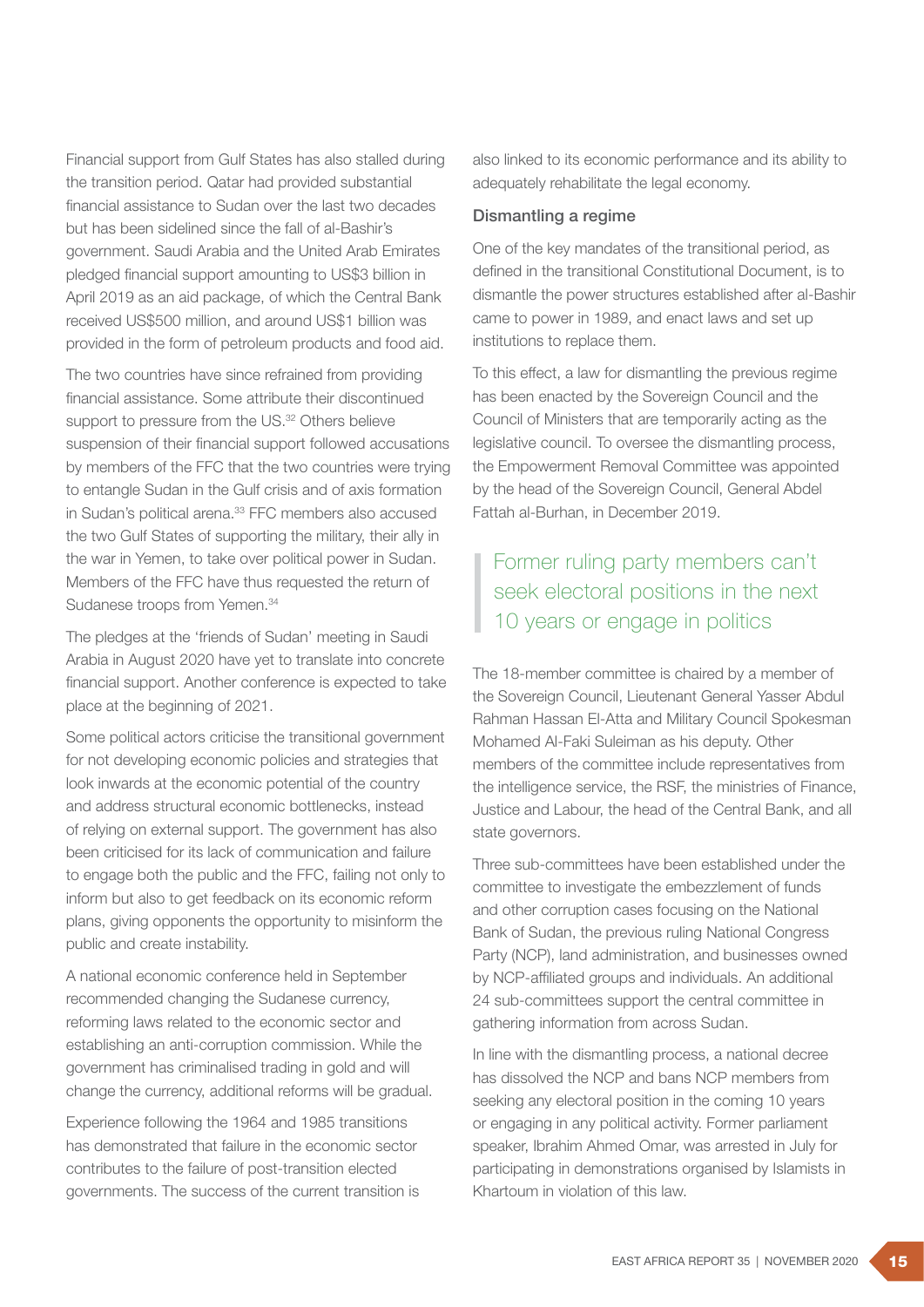A number of high-ranking politicians have also been arrested under corruption charges including the former president. Former government officials have been dismissed from the civil service, including the attorney general, chief justice and around 109 diplomats. Critics had accused al-Bashir's government of empowering labour unions as one mechanism to espouse loyalty within his patronage network. Consequently, another decree disbanded a number of labour unions as part of the dismantling process.<sup>35</sup>

All reclaimed assets previously owned by the NCP and affiliates have been handed over to the Ministry of Finance and Economic Planning for administration. Partnerships and associations the party had established with various businesses have been suspended, in a move meant to end revenue sources for the NCP and dismantle the influence the former ruling elite exerted through financial endowment.

While implementation of these laws is crucial, it will not be enough to entirely overturn the extensive patronage system established to maintain al-Bashir's 30-year rule. His patronage system went beyond the party's political wing and was also deeply entrenched in the militarysecurity apparatus. Focus on regime security had blurred the roles between political and security institutions and expanded the powers of the security agencies. As Sudan's previous political transitions demonstrate, patronage systems cannot be undone by expelling senior officials in the civil administration alone.

Despite an announcement that the Ministry of Finance would take control of firms owned by security forces.<sup>36</sup> the military-security top command is still said to control key sectors in the economy and amasses wealth through a number of commercial endeavours. Currently, more than 200 firms are administered by the military. These companies do not pay tax,<sup>37</sup> and their income is not fully accounted for.

Hemedti is currently one of the most influential figures in Sudan's transition and the RSF he heads is said to earn substantial income from the force's involvement in the war in Yemen, gold trade, and other business ventures.38 His personal contribution of US\$200 million to Sudan's 2020 national budget has raised questions about the extent of the military's economic power and unaccounted-for capital.39

A major weakness of the current dismantling process is that instead of being an independent and impartial investigative body, the committee is headed by the military, with a vested interest in maintaining the status quo.

This creates serious limitations on the committee's ability to investigate the military-security apparatus and dismantle the established military-security patronage network. For instance, the brief detention in July 2020 of Salah Manna, spokesman for the Empowerment Removal Committee who accused a military owned firm, Zadna International Investment, of laundering money for the former government,<sup>40</sup> is testament to the challenges facing the dismantling process, including the investigation of military-operated companies.

# Dismantling patronage systems takes more than expelling senior government officials

It is also an indication of the difficulty posed by separating the dismantling process of the deeply entrenched military-security patronage network from a comprehensive security sector reform that can result in the genuine transformation of the military-security sector. Independent commissions will be formed to reform most public institutions. But a power imbalance between the military and civilians during negotiations has resulted in the transitional Constitutional Document entrusting to the military the reform of military-security bodies. This will not help deliver the anticipated level of reform of the military-security apparatus that can help dismantle the old patronage system.

According to Article 34(b) of the Constitutional Document, the relationship between the military institution and executive authority is to be organised by the 'Armed Forces Law and the Rapid Support Forces Law', both yet to be enacted. This challenge could have been overcome if the prime minister could initiate the reform process as head of the Cabinet, with a mandate to oversee the work of the Ministers of Defence and Interior, entrusted to undertake security sector reform. This can be done in collaboration with the Sovereign Council, rather than leave negotiations related to security sector reform to the peace process.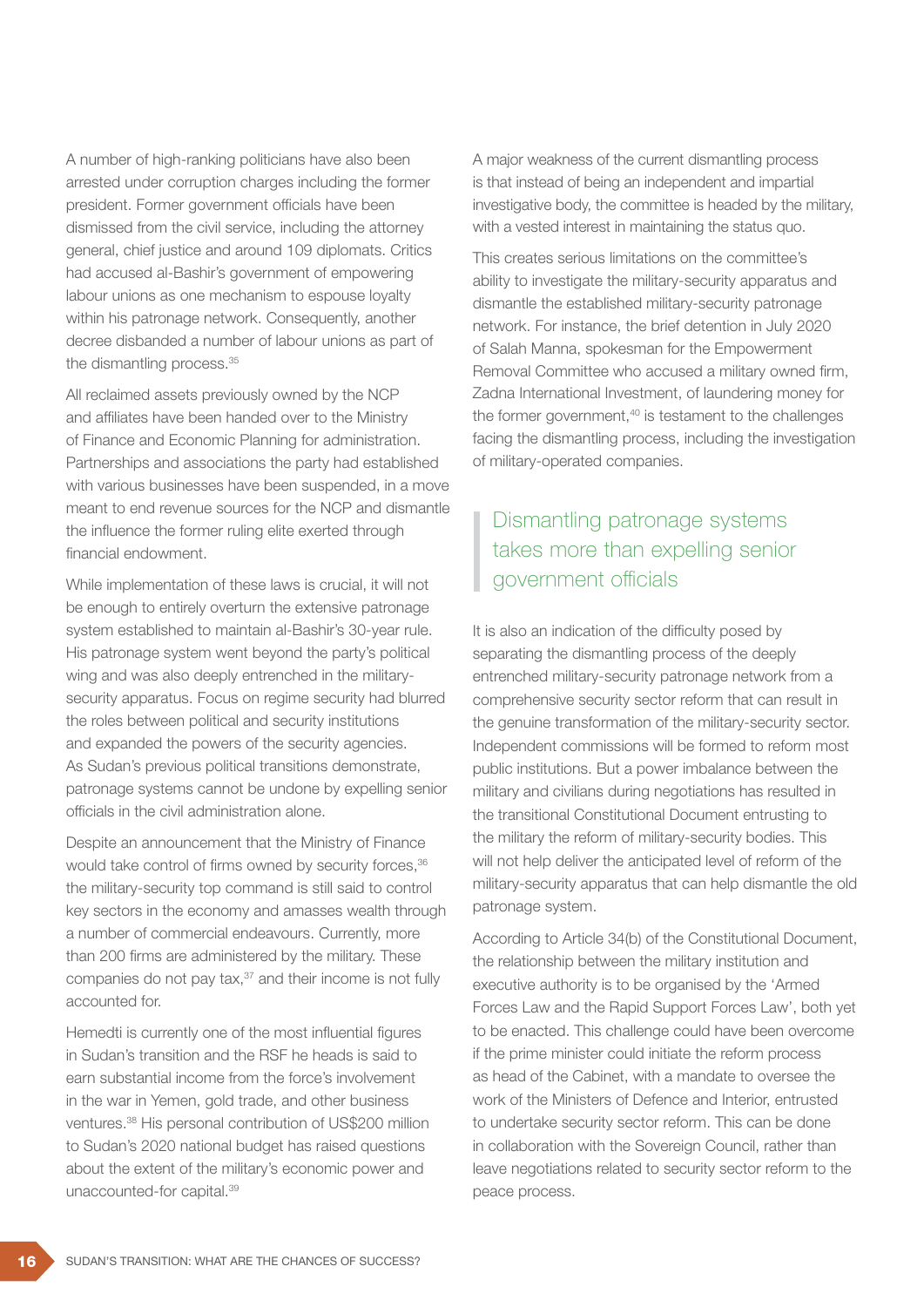Other challenges facing the dismantling process include limited coordination with other commissions, lack of transparent procedures and a strategic plan, and politicisation of the entire process.

Currently, the dismantling committee recommends to the prime minister who should be dismissed from the civil service following an investigation. However, other commissions that could have supported the dismantling process by establishing clear criteria, such as commissions of anti-corruption, civil service, and justice, are not established. Without these commissions in place, dismissal from the civil service may be on political grounds rather than on the basis of clear standards and transparent processes.

This has led to the politicisation of the dismantling process, and might hamper institution building during the transition period. It also creates a dilemma as to how to practise justice and fairness towards civil servants who had genuinely served their country during the former administration.

The legitimacy of the dismantling process is further put in question by the lack of any legal basis for dismissal from the armed forces. Yet there are a number of armed personnel who have already been relieved of their duties.

The dismantling process has very limited time until the end of the transitional period to undo Sudan's 30-yearold shadow state and patronage networks that are deeply embedded in the civil-military structures, a daunting prospect. The process requires an action plan to take it forward beyond the transition period. Replacing what has been dismantled with effective structures and experts so as to ensure irreversible reform and continued functionality of the civil-military service should also become a priority.

#### Transitional justice

Another mandate of the transitional period as per the transitional Constitutional Document is to implement measures to achieve transitional justice. The Constitutional Document identifies transitional justice, reconciliation and restitution to victims as core issues in the peace negotiations and fundamental for achieving comprehensive peace.

To this end, the transitional government is tasked with establishing an independent transitional justice commission to start implementing justice and accountability measures for war crimes and crimes against humanity. Furthermore, the transitional government is also tasked with forming a national independent investigation committee to probe violations committed on 3 June 2019 against protesters.

Sudan's transitional justice process is envisaged to consist of political, legal and social components. Under the political component, mainly related to the peace negotiations, an agreement was reached in January 2020 with Darfuri armed rebels to set-up a special tribunal to prosecute those accused of war crimes in the Darfur area in western Sudan, so that people have the chance to bring forward charges against perpetrators. Another agreement in February 2020 has been reached to handover to the International Criminal Court (ICC) those with outstanding arrest warrants.

To this end, the transitional government is discussing a cooperation agreement with the ICC on the different options available for prosecuting war crimes in Darfur. An ICC Investigations team also visited Darfur in October 2020.

### An agreement was reached with Darfuri armed rebels for a special tribunal on war crimes in the area

The ICC had issued arrest warrants against al-Bashir twice in 2009 and 2010 for alleged crimes against humanity, war crimes and genocide. In addition to al-Bashir, the ICC has indicted a number of former officials in his Cabinet and military-security apparatus on similar charges. These include Ahmad Muhammad Haroun, who was the minister of the interior, minister of humanitarian affairs, and acting NCP chairman; and Abdel Raheem Muhammad Hussein, who served as minister of the interior, defence minister and the president's representative in Darfur. Ali Muhammad Ali Abd-al-Rahman (Ali Kushayb) was allegedly a Janjaweed militia commander who led attacks against civilians in Darfur, has been handed over to the ICC.

The legal process that would implement the political agreements, such as enacting relevant laws and establishing capable legal institutions, is facing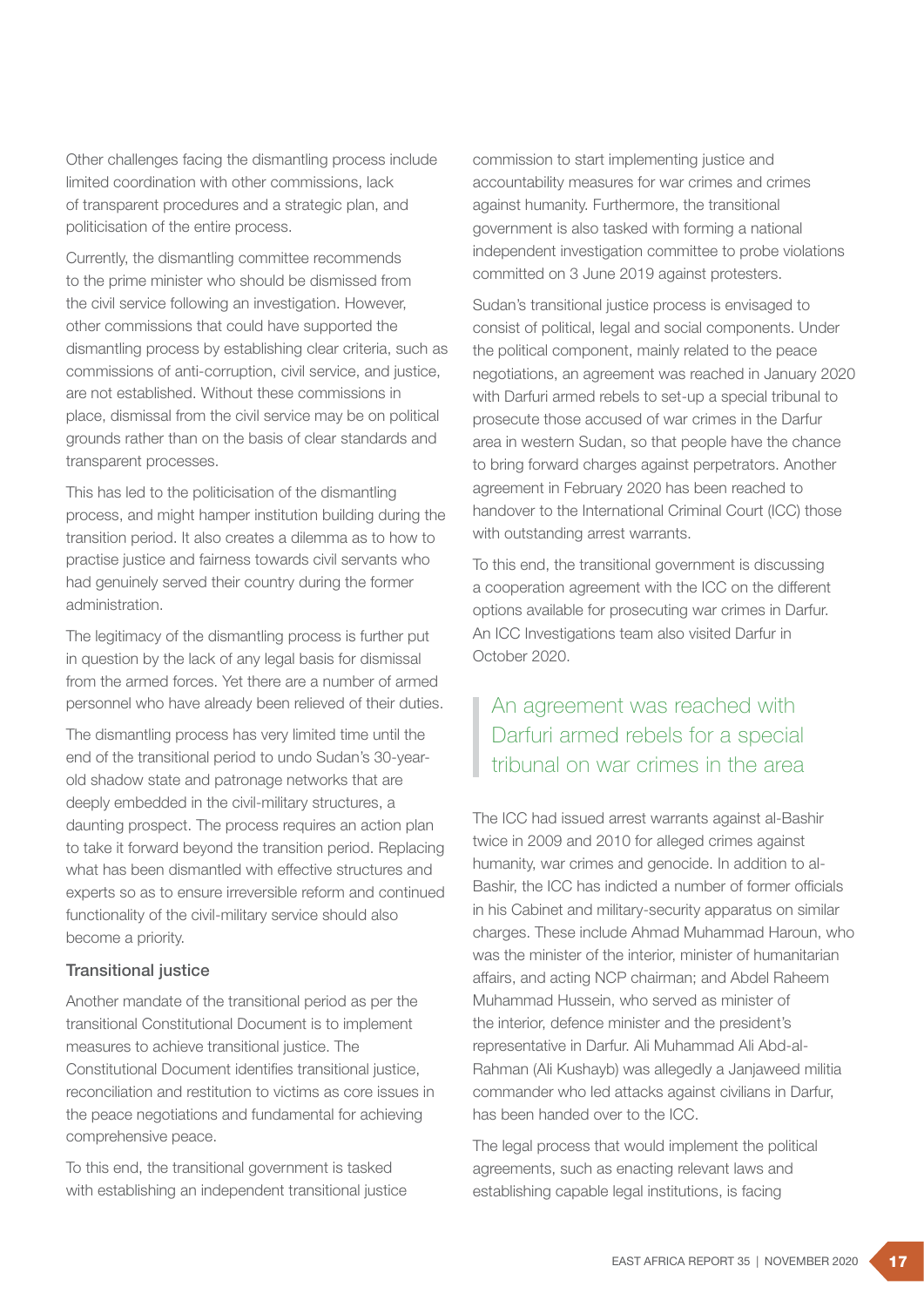challenges. al-Bashir, who has been charged with corruption and illicit possession of foreign currency, is serving a two-year term in prison. His key allies including Haroun, the leader of the National Congress Party, Nafie Ali Nafie, a former presidential adviser and Ali Osman Taha, who was al-Bashir's deputy, have been arrested though they have not been officially charged.

In addition to two of al-Bashir's brothers, more than 100 high-level officials. including former prime minister Mohamed Taher Ayala and Abdel Rahim Mohammed Hussein, former defence minister and governor of Khartoum State, have been arrested.

The transitional government is under pressure to arrest other important political figures who are said to still wield substantial political influence, including Salah Abdallah Gosh, who was the chief of intelligence and General Ibn Auf, who was the minister of defence until the 2019 revolution.

While there has been legal action against former high-level officials, the legal process is yet to hold accountable those suspected of committing genocide, war crimes, crimes against humanity and severe human rights violations. This is because legalising the transitional justice process is taking more time than expected.

### Without the relevant laws, it won't be possible to implement transitional justice and create hybrid courts to prosecute grave crimes

Sudan's current penal law does not recognise human rights violations, war crimes, and crimes against humanity as punishable under the law. It was expected that Sudan would ratify international conventions and statutes, such as the Rome Statute of the ICC,<sup>41</sup> and amend national laws to establish special tribunals as agreed in the peace process to overcome legal challenges. Without these legal provisions, it will be impossible to implement the transitional justice provisions as set in the Constitutional Document and the political agreements to create hybrid courts in Sudan to prosecute such crimes.

This process is taking longer than expected because the legislative council has still not been formed. In its absence, the Council of Ministers and the Sovereign Council are currently responsible for adopting new laws. Accommodating the wishes of divergent interest groups in the Sovereign Council that have the power to reject unfavourable laws in trying to protect themselves and their interests however delays the entire process. While the judiciary may have the mandate to prosecute those accused of war crimes, its hands are tied without the necessary laws in place.<sup>42</sup>

The Judiciary Reforms Act has been submitted for approval to the two councils for adoption, but this too is taking time. In its absence, reform of the justice sector is pending. While the attorney general and the chief justice



SUDAN HAS NO LAWS TO PROSECUTE WAR CRIMES AND CRIMES AGAINST HUMANITY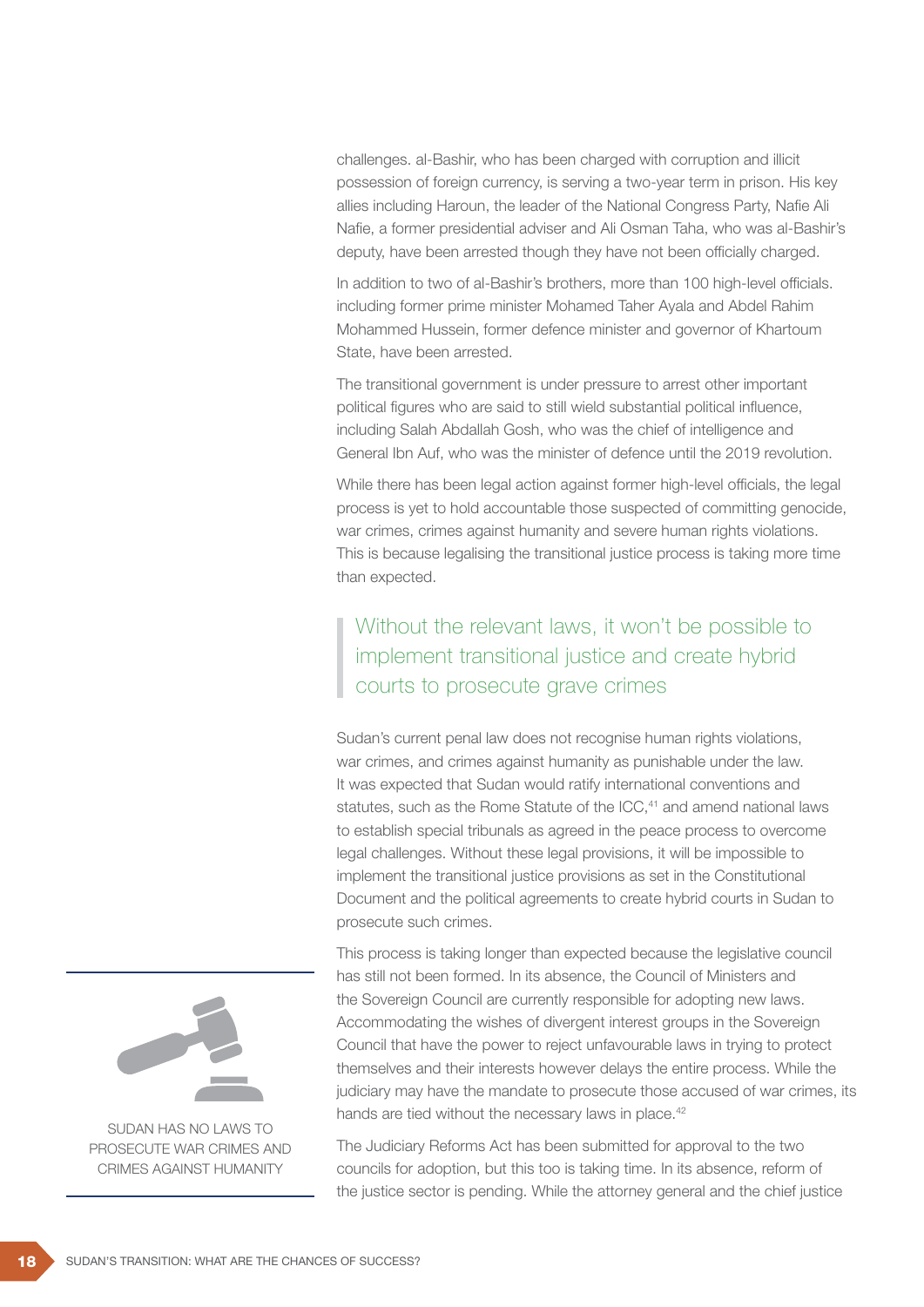have been appointed, staffing for the entire system is stalling. Similarly, the law that is to establish the transitional justice commission has been drafted but is yet to be enacted, despite the joint convening of the Sovereign Council and the Cabinet having the mandate to enact the relevant laws. As a result, formation of the commission expected to lead the transitional justice process has been delayed.

Without the required law and personnel in place, little can be done to undertake transitional justice. It is also difficult to qualify the arrest of former high-level government officials as transitional justice, as most of them were arrested under corruption charges. Rather it is a political decision, akin to the 'justice of the victors' meant to appease the public. This is a serious forewarning for the danger of using the transitional justice process for political revenge, which will negatively affect the legitimacy of the process, the justice system and the new government in the long term.

### Using the transitional justice process for political revenge will negatively affect the legitimacy of the justice system

Another major challenge for the full implementation of transitional justice provisions is that it requires the military component of the Sovereign Council to go after its own, which will be difficult to achieve.43 Some within the military and paramilitary forces such as the RSF, which is currently part of the Sovereign Council, are suspected of violence against civilians, especially in the war-torn regions. The role of the RSF in the June 3 crackdown on protesters may also be investigated, though the accusation is entirely rejected by the forces.<sup>44</sup> Ultimately, there is fear the military would interfere and ensure those amongst its ranks have a soft landing during legal proceedings.

This is further complicated by the provision of immunity from prosecution for military leaders, which was included in the agreement between the FFC and TMC. Either the constitutional court or the legislative council, yet to be formed, have to lift their immunity if military leaders are to be put on trial. This process might prove too much for the fragile truce between the FFC, currently in a weakened position without a legislative council, and the military.

The issue has created debate on whether transitional justice should be fully implemented irrespective of how it might affect the political transition or whether to give the military top command amnesty for the sake of stability during this period.

The justice-peace dilemma<sup>45</sup> similarly applies to armed rebel groups, especially for those for whom the ICC has issued an arrest warrant such as Abdallah Banda Abakaer Nourain, former JEM commander-in-chief. This has been further complicated by the announcement in November 2020 of a decree by Lt Gen Abdelfattah El Burhan granting general amnesty to 'those



MILITARY LEADERS HAVE IMMUNITY FROM PROSECUTION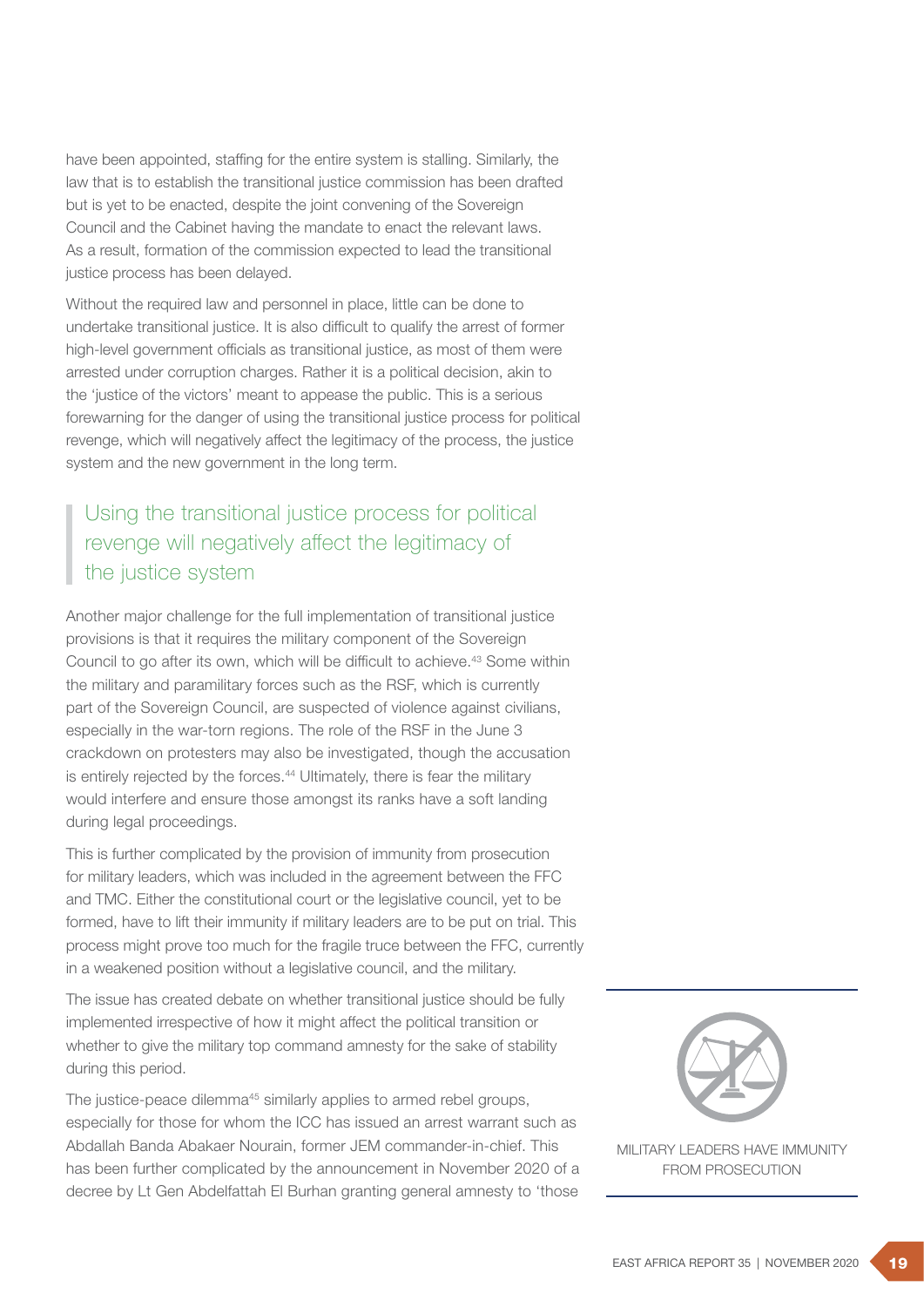who carried weapons or participated in any military operation, war operation, or any act or statement related to combat operations.'46

Some argue that peace and reconciliation should be prioritised over retribution, thus giving all armed groups immunity. Others are demanding retributive justice for all accused of war crimes and crimes against humanity, which is in line with the decree.

The social or community-level reconciliation and restitution for victims of violence and millions of internally displaced people is yet to begin. Communities have high expectations of the transitional justice process. Many expect to see those who have committed war crimes to be legally prosecuted. They also expect the transitional justice process to result in repatriation, the restoration of land, compensation for livestock and livelihoods lost when displaced and assurances for their security by the government. There is also provision for inter-community reconciliation, as in the case of Darfur, where many claim to have suffered at the hands of other communities.

For such massive undertaking with high expectations in the procedures, the transitional justice process is lagging far behind. The transitional justice process has been deprioritised in the face of other priorities such as the peace process, dismantling the former regime, and the economy.

#### Consensus based national constitution

Sudan's transition followed a popular uprising under a broad theme of justice, equality and freedom. While different groups were united in revolt against the government, their vision for a post-revolution Sudan is very diverse, in some cases diametrically opposite.

For the purpose of reaching common ground among these different interest groups, and developing a national constitution based on consensus, the transitional period has been mandated to hold a national constitutional conference. The Sovereign Council is tasked with establishing the constitutional drafting and the constitutional conference commission.

The national constitutional conference is expected to address major divisive issues that have hindered the country from developing a permanent national constitution since its independence in 1956. Some

of these contentious issues include the system of governance, issues of identity, citizenship, the nature of the state, and the relationship between the state and religion.

These issues have polarised Sudanese society since independence and failure to reach consensus has led to multiple civil wars, the secession of South Sudan, multiple coups and failed political transitions. Brief democratic experiments in the past could never succeed because these fundamental issues were not resolved and a consensus based national constitution was not formed.

## Issues that prevented Sudan from developing a national constitution since 1956 must be resolved

Sudan's current transition faces the same challenges, such as issues of self-determination that led to South Sudan's independence and still shakes the country's territorial integrity. A number of social groups still do not feel they belong in the cultural, legal and structural system established since independence. Identity-based violence of successive governments against certain ethnic and religious groups has led to armed resistance movements that continue to raise questions related to citizenship rights.

Unless these fundamental questions are addressed in a permanent constitution, they will continue to play a destabilising role beyond the current transition period. If this is to be a historic transition for Sudan – succeeding where previous transition periods had failed – it has to address these core issues that define Sudan's statehood, taking into account the whole genesis of Sudan and its troubles.

The current transition therefore presents an opportunity not only to transition the country from military to civilian rule, from authoritarian to democratic governance, and from war to peace. It also presents an opportunity to establish the foundations of state and nation building in the country.

There are, however, a number of challenges facing a national constitution-drafting process based on national consensus. The primary challenge is the diverse stand of the FFC on these issues. Members of the FFC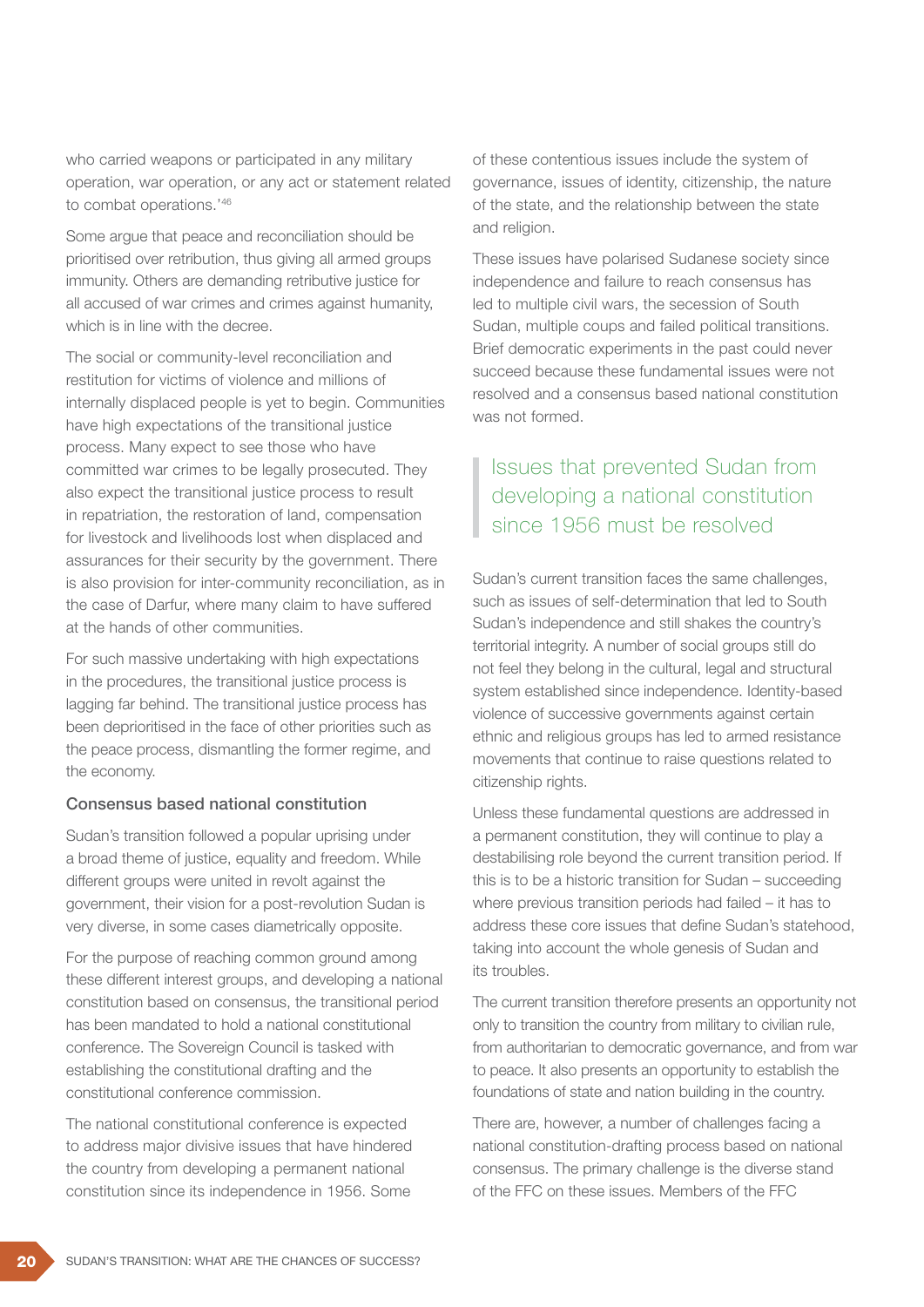hail from different political schools, history, different relationships with the previous government, leading to polarisation on core issues. Fundamental political and ideological differences from right, centre and left will become a hindrance in reaching national consensus on critical issues while drafting a constitution. It might also prove to be the biggest test of the FFC's ability to stay united.

Another challenge is that some issues that the country as a whole should have discussed and resolved are being negotiated among armed rebel groups, the military and political parties. Issues that have been discussed during peace negotiations include whether to have a unitary state or federal government, to adopt the current state structure or merge states to form autonomous regions, and whether to form a secular state or one based on *sharia* law. The problem is that different armed groups have different positions on these issues and may reach conflicting agreements. This will create a major obstacle in reaching national consensus.

The peace negotiations that primarily focus on power and wealth sharing arrangements will also not adequately solve the issues that have created discontent and driven conflict in Sudan. Efforts to resolve these fundamental issues through peace processes have also not succeeded in the past, as peace agreements have almost never been implemented by post-transition governments.

## Political parties and governments have in the past controlled and co-opted constitution-making processes for political gain

The third challenge is that opposition political parties that were part of the previous government following the signing of the Naivasha peace agreement in 2005, and did not sign the Freedom and Change Political Accord of the FFC, have so far been excluded from the transitional process. If these groups are likewise sidelined from the constitutionmaking process, they will become spoilers in reaching the level of general consensus, ideal for a legitimate national constitution drafting process.

Another major challenge for addressing these issues in post-transitional periods in the past has been opting to base constitutional provisions on simple majoritarian democracy. Political parties and governments have in the past controlled and co-opted previous constitution-making processes for political gain. Such processes will not be acceptable to segments of society that find themselves constantly in the minority or on the margins of power.

This will especially be of concern to smaller ethnic groups, historically marginalised groups including women,<sup>47</sup> non-Muslims,<sup>48</sup> non-religious groups, and non-Arab tribes<sup>49</sup> in Darfur and southern regions, and especially those that find themselves in the intersection of these identities.



FOR THE TRANSITION TO SUCCEED THIS TIME, ISSUES DEFINING SUDAN'S SATEHOOD MUST BE ADDRESSED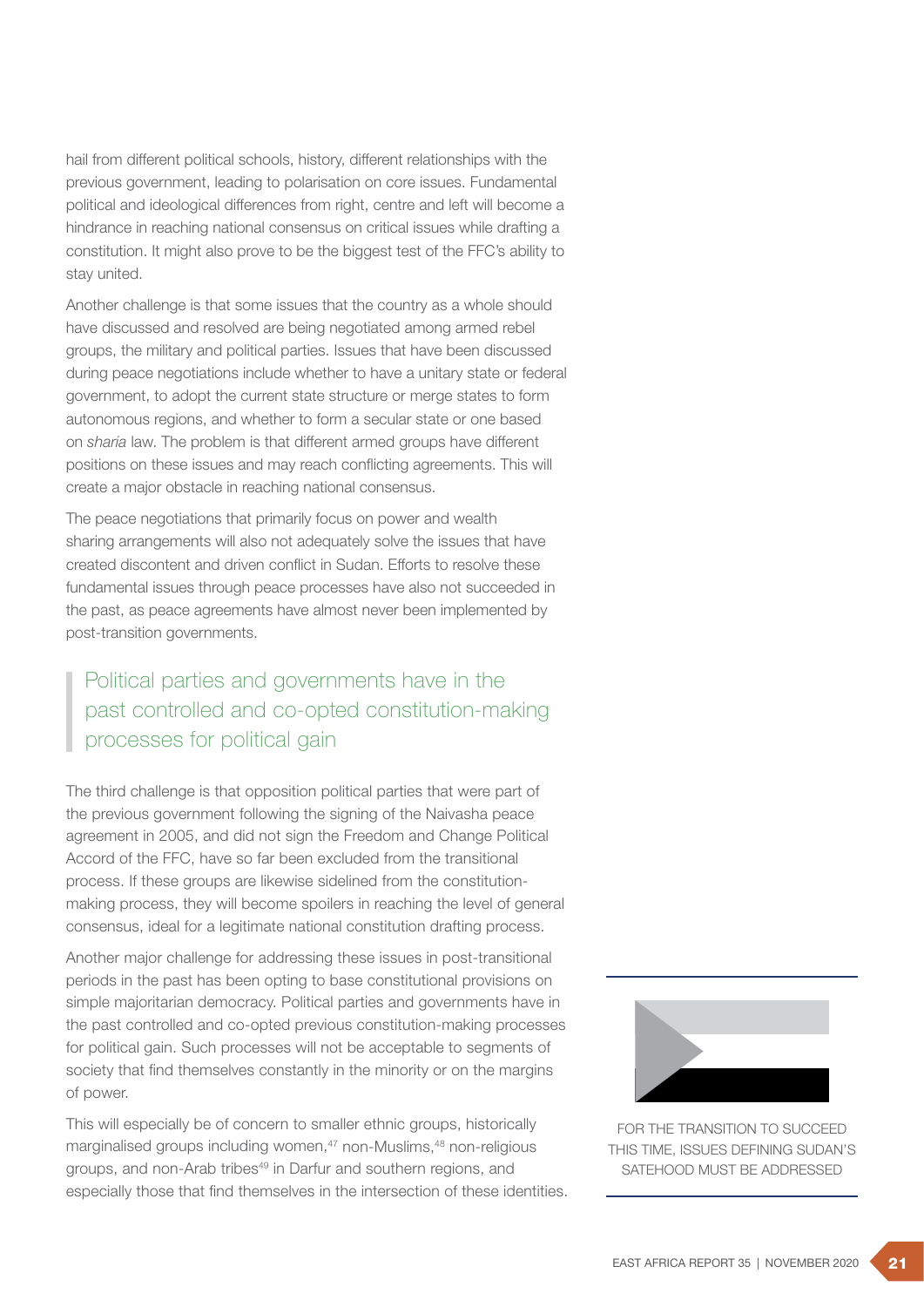The constitution-making process will also face significant challenges from time constraint. The process is to start at the end of the transition period according to the Constitutional Document, with very limited time to address fundamental issues. In addition, as things stand now, the national constitutional conference is meant to start after the conclusion of the peace agreement, which is ongoing with armed groups that did not sign the latest peace agreement.

### Emerging patterns of Sudan's political transitions

 The current transition has so far followed more or less a similar trajectory to that of the 1964-1965 and 1985-1986 transitions, which followed from mass protests that led to military coups d'état. The opportunities the current transition presents and the significant challenges it faces can be better understood from lessons drawn from these two transitions.

Four similar features underpin the success registered by the popular uprisings of 1964, 1985, and 2019 in toppling sitting governments and reaching a power-sharing arrangement during a transitional period. (See Annex 2: Chronology of main political events in Sudan.)

### The current transition has followed a similar trajectory to that of the 1964–1965 and 1985–1986 transitions

The first is the driving force behind these political transitions. Years of armed conflict, economic mismanagement and political suppression create an environment of general dissatisfaction with those in power in the years preceding the revolutions. Such dissatisfaction has, as was the case in 1964, 1985 and the 2019, transformed into countrywide mass protests led by youth, disparaging the economic situation and galvanising other loosely organised groups such as professional unions and other community-based social movements. Widespread mass uprisings thus underlay the successful overthrow of Sudanese governments in 1964, 1985 and 2019.

The second feature is the ability of elites, representing political parties, professional associations and loosely coordinated youth movements, to bargain and reach consensus on the modus operandi of mass protests meant to topple the government. They have also managed to reach a political agreement with regards to the priorities of the political transition period, in most cases formalised in a transitional charter.

The third important feature has been the ability of civilian protest leaders to strike a deal with armed rebel groups that have been fighting the government, thereby eliminating a major destabilising factor during the transition and gaining important allies with constituents of their own.

The fourth recipe for success has been the ability of protest movements to convince the military to support them. This has been done once protests have gained momentum and the leaders have forged an alliance recognised



PAST TRANSITIONS FAILED BECAUSE THEY LACKED A COMMON VISION FOR SUDAN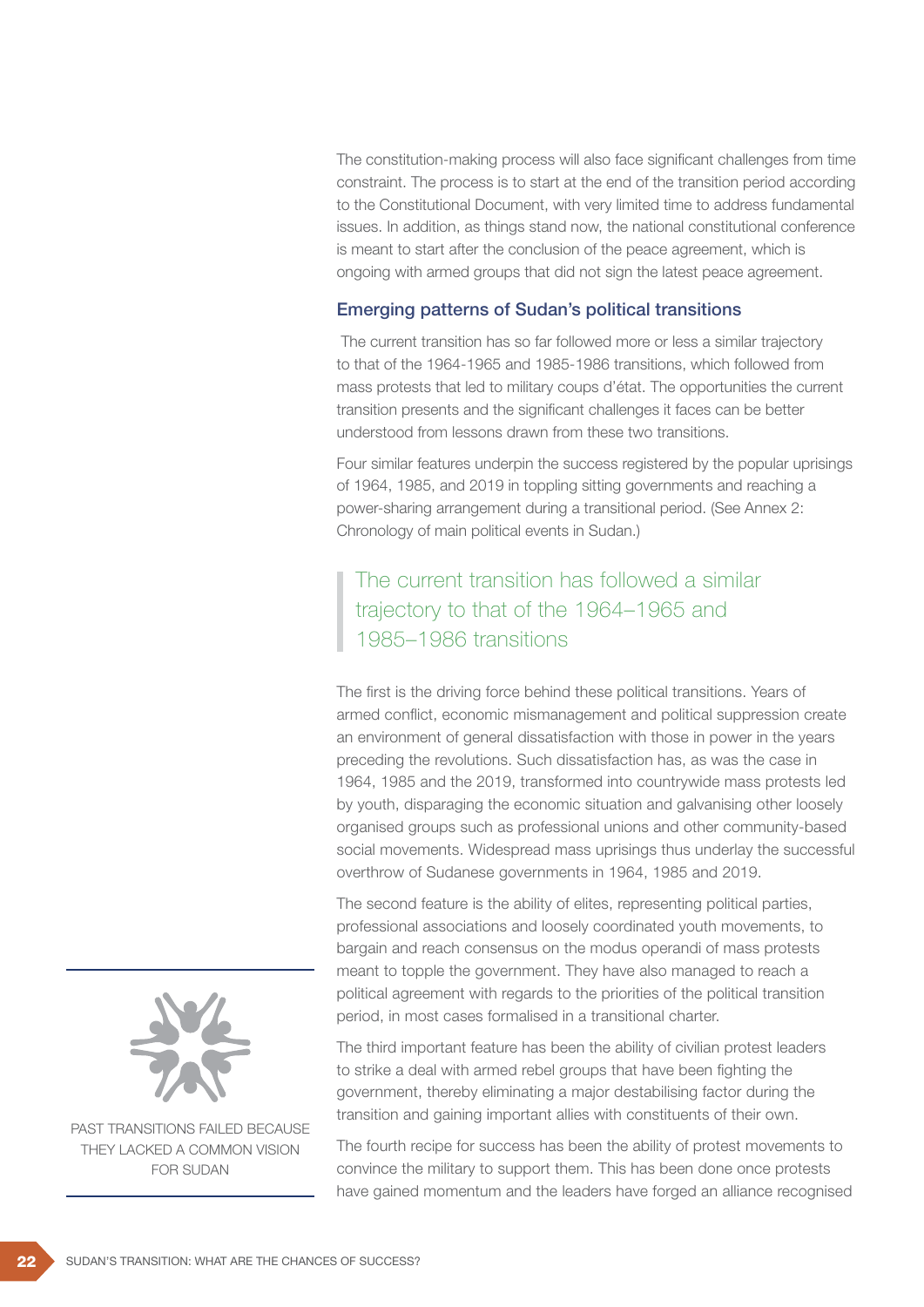by the protesting masses, which compels the military to end the rule of unpopular governments, ushering in transition periods.

However, while these features have led to the election of democratic civilian governments following the 1964-65 and 1985-86 political transition periods, neither of these governments lasted in power more than four years.

There are four major missteps during and in the months following political transition periods of 1964-1965 and 1985-1986 that defined their ultimate failure, leading to military coups that removed the civilian governments and established military dictatorships. These were circumstances that brought to power President Jafaar Muhammad Numeiri in 1969 and President Omer al-Bashir in 1989.

The first failure of these two transitions and posttransition governments has been their inability to respond to economic crises as urgently as expected by the masses and provide relief to those experiencing economic hardships. In an effort to consolidate their shaky grip on power, political actors de-prioritise reforming the economy and addressing the socioeconomic needs of communities. Thus, civilian political leaders quickly lose mass support and the populace soon after starts to agitate for yet another political change.

### Political parties and civilian governments have in the past failed to implement deals with armed groups

The second major failure is to bring about consolidated, sustained peace. Armed rebel groups have been part of the alliances formed to overthrow incumbents and have supported efforts that bring about political transitions in Sudan. Though political understanding is reached with armed rebel groups during transition periods, political parties and post-transition civilian governments have consistently failed to implement transition-period deals reached with armed groups.

This is for the most part due to the lack of a national process for consensus building to help reconcile fundamental differences on issues regarding citizenship rights and nationhood among contending social and

political forces. Without popular support for peace accords forged through consensus building, political parties, who are often marginally involved in peace processes and thus lack sufficient buy-in, rescind from or undermine peace agreements during election campaigns or soon after taking power.

For example, the civilian government that came to power following the October revolution of 1964 failed to implement the peace agreement reached with southern rebels, the Anyanya, resulting in the resumption of armed conflict in the south.

Similarly, the civilian government that came to power following the 1985-86 transitional period led by Sadiq al-Mahdi as prime minister withdrew from yet another deal reached during the transition period with the Sudan Popular Liberation Movement/Army (SPLM/A), led by John Garang.50 The promise to revoke *sharia* law and give autonomy to the southern regions was never implemented, leading to the continuation of the second civil war.

The third reason for the failure of political transitions in the past has been the lack of a common vision for Sudan among political elites beyond their commitment to overthrow sitting governments. Their alliance, based on short-term immediate concerns, becomes mired in rivalry and deep-rooted ideological and political cleavages. Competition for power undermines the unity and strength of civilian actors vis-à-vis the military. This unsurprisingly hinders the adoption of policies and strategies in responding to drivers of popular protests with serious consequences for the implementation of transition period goals.

Due to their mutual mistrust,<sup>51</sup> political parties jointly appoint 'neutral' technocratic transitional governments. Having to cater to the interests of several political groups, and lacking the political clout to implement transitional period political agreements, transitional governments ultimately fail in delivering on transitional period goals. Rivalry among political parties during election campaigns further polarises the country, making it impossible to forge a national constitution based on broad-based consensus.

The fourth failure by political actors is that while striking a deal with the military to support them in bringing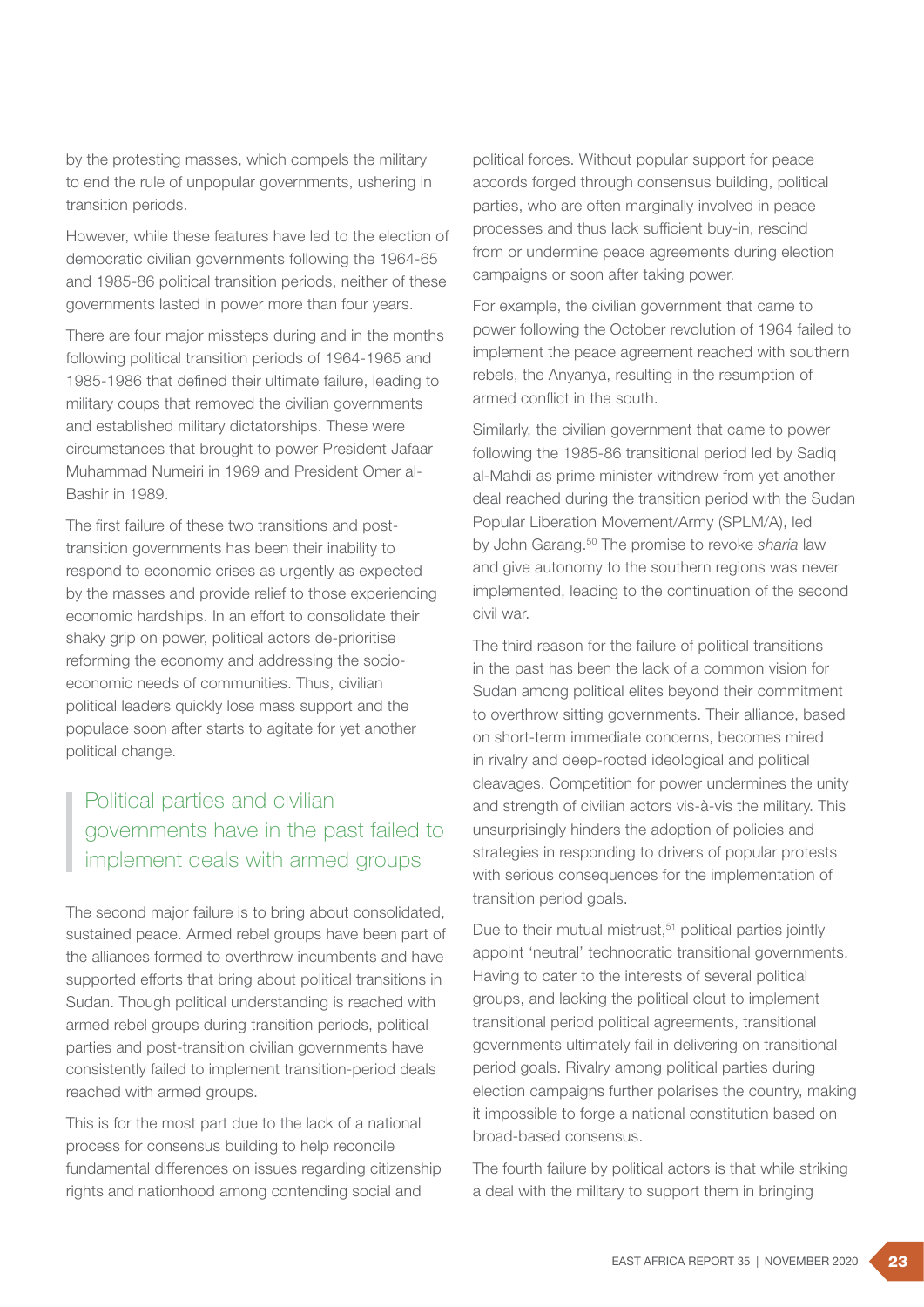down political leaders, they make major concessions that ultimately disempower civilian governments. The bargains are usually related to security sector reform and civilian oversight of the military.

The ultimate failure of past transitions to reach their stated goals offers valuable lessons that stakeholders in Sudan's current transition can draw from. These lessons show that failure to achieve tangible and incremental progress in reforming the economy, laying a strong foundation for sustainable peace, reconciliation, justice, and the reform of public-military institutions led to a loss of popular support for democratically elected civilian governments. That was soon followed by their removal from power in military coups.

This serves as a lesson that while Sudan's current transition may lead to a democratically elected government, the ability of such a government to stay in power and consolidate democratic governance will be determined by the extent to which transition-period goals are met in the remaining months of the transition, thereby sustaining public support.

#### **Conclusion**

The outcomes of past political transitions in Sudan offer invaluable lessons for the current transition process. In the past, political change brought about by mass protests has been misappropriated by political elites and the military to fulfil their narrow political ambitions. Consequently, transitional periods have been unable to address critical issues that have put Sudan in a vicious cycle of instability. Numerous opportunities to bring about lasting peace, economic and social development and national reconciliation have been squandered.

While Sudan's 2019 revolution and subsequent political transition provide much to hope for, the road from transition to peace, development and democratic consolidation will be long and arduous. Analysis of the achievements and challenges registered so far shows that while noteworthy progress has been made in the peace process and reforming public institutions, significant challenges remain that could derail transitional period aspirations.

A lack of significant economic reform, failure to finalise the peace process with all armed groups and the absence of a national transitional justice strategy have been the biggest disappointments of the political transition period for ordinary citizens. The different states (*wilavat*) are yet to experience the fruits of the transition as they were under military administration until July 2020, and various peripheral regions continue to experience sporadic conflict.

As a result, many are losing confidence in the ability of the transitional government and the FFC to bring about tangible reform, putting the legitimacy of civilian actors at serious risk. Popular support for the FFC was the main reason the military accepted a power-sharing deal for the transition period. Continued lack of significant achievement and declining public support may embolden those who are against the vision of the transition period to stage counter-reform movements.

### The military is prominent in many important areas including the peace process and economic reform

Growing polarisation amongst political parties, discord between the FFC and the transitional government as well as an inability to follow the provisions of the Constitutional Document are skewing the delicate balance of power between the military and the FFC in favour of the former who, significantly, are currently heading the Sovereign Council. As a result, the military is prominent in many important areas, including the peace process, the dismantling of al-Bashir's patronage system and the economic reform process.

In light of past transitions that have ended in coups d'état followed by decades of military rule, infighting amongst political actors could derail the aspirations of the revolution. Continued external support to the military, seen as a reliable partner especially in stemming off Islamist political influence, also adds to the odds against civilians.

The exclusion of political actors that did not advocate mainstream policies has in the past derailed transition processes. Currently, while the FFC has gone to significant lengths to be inclusive of grassroots movements, radical right Islamist parties and secularists, besides the Sudanese Communist Party, have been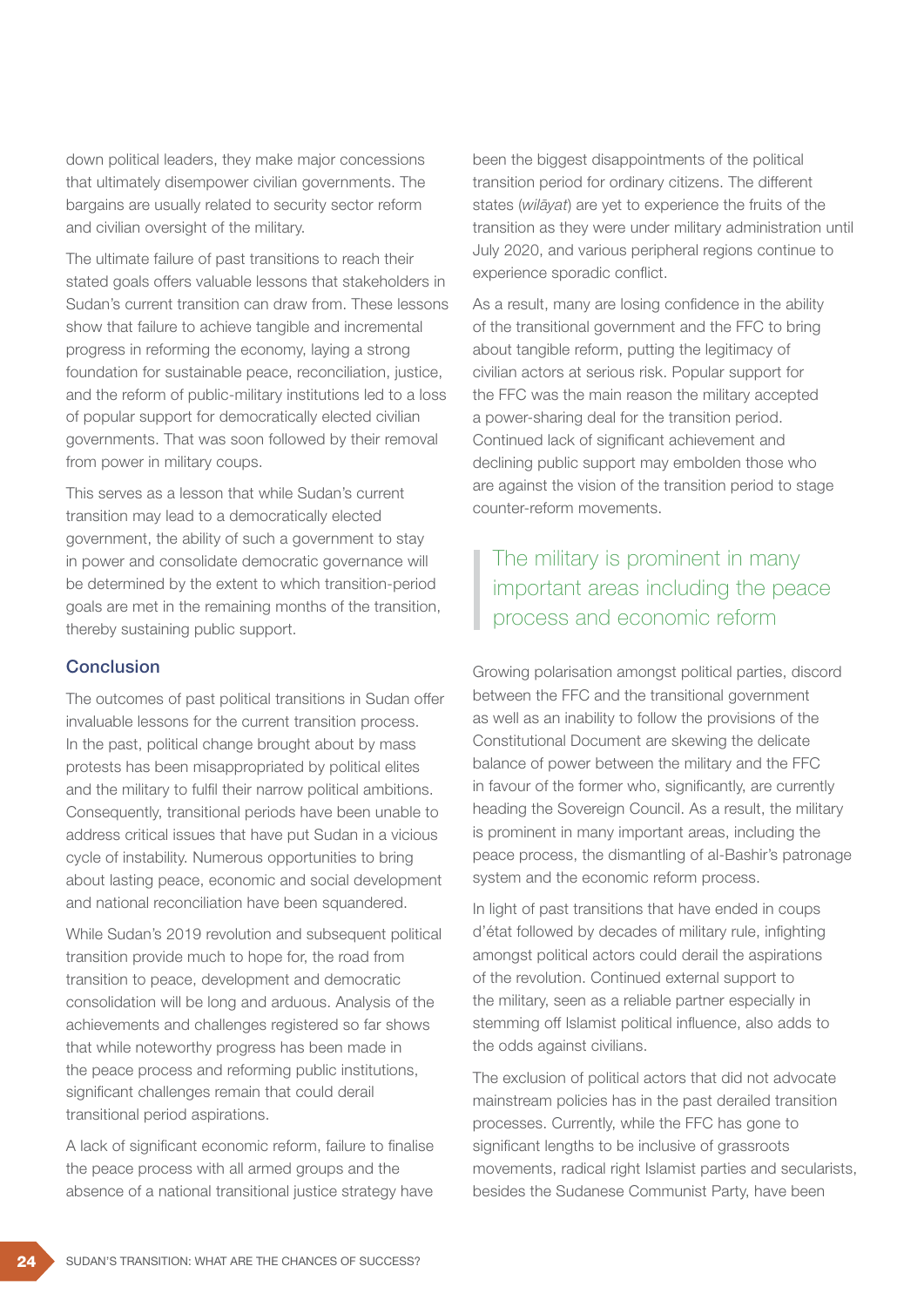sidelined from political processes during the transition period. This is an indication that while calling for democratic civilian rule, the FFC needs to develop the democratic culture required to form inclusive institutions and processes that accommodate political and ideological stands that deviate from the mainstream.

These challenges indicate that the current political transition is in danger of repeating similar missteps that have in the past led to military dictatorships and renewed civil wars in post-transition periods. Both have the potential to render Sudan a source of instability for the region and beyond.

# Many are losing confidence in the ability of the transitional government and the FFC to bring about tangible reform

It is in the interest of all stakeholders to resolve major challenges facing the transition period and ensure Sudan's stability. In light of lessons from past political transitions in Sudan, the current political transition will have to deliver on key issues if it is to succeed in overcoming historical challenges.

### Recommendations

### For the Sovereign Council and transitional government

- Initiate an inclusive constitutional drafting process that garners wider buy-in and lays the foundation for democratic institutions.
- Uphold principles of inclusivity and participation of all communities, regions, and marginalised groups in the peace negotiations, constitutional drafting process, transitional justice and other political transition processes.
- Implement the mandate of the transition period according to the provisions of the Constitutional Document so as to maintain the legitimacy of major transition processes.
- Respect the mandate of the transitional government as laid out in the Constitutional Document, which represents the aspirations of the revolution.
- Initiate the constitutional dialogue process as a matter of urgency to avoid regional fragmentation and state collapse.
- Establish a peace commission as per the Constitutional Document to help bring the different negotiation tracks under one comprehensive peace process for Sudan and address major issues that have hindered other armed groups from taking part in negotiations.
- Align community level peacebuilding, national reconciliation, transitional justice and the constitution-making processes.



POLITICAL DISCORD IS TIPPING THE BALANCE OF POWER IN FAVOUR OF THE MILITARY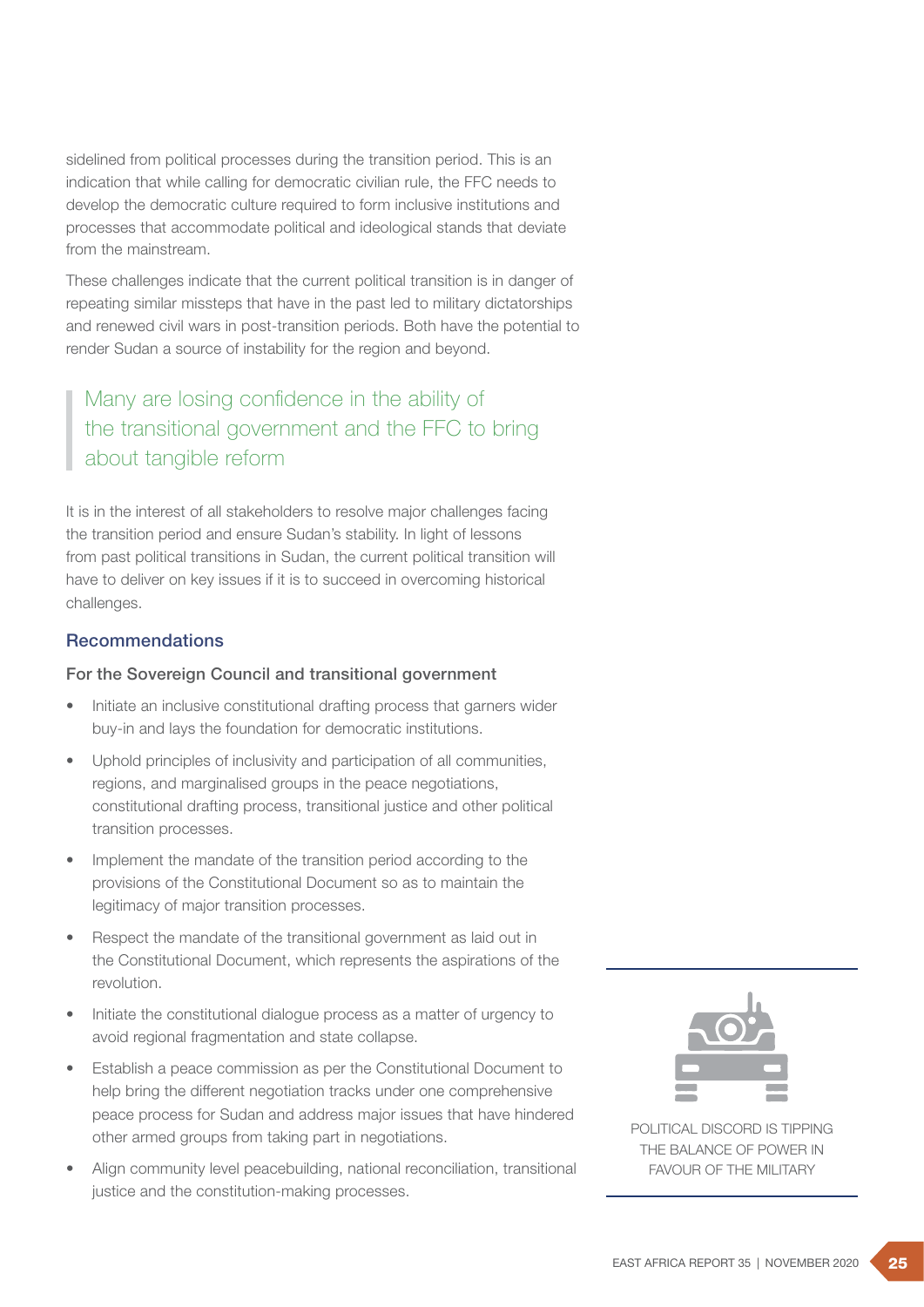- Ensure accountability and redress, and that the transitional justice processes are coordinated with broader reconciliation, community-level peacebuilding and rule of law initiatives.
- Have ongoing consultations between the FFC Economic Committee and the High Committee for Economic Emergency, in order to reconcile policy differences and develop an economic reform strategy and economic policy.
- Ensure that the dismantling process of the patronage system of al-Bashir's administration and the reforming of national institutions adheres to provisions in the Constitutional Document, so that it neither diminishes the legitimacy of the process nor weakens the operational effectiveness of national institutions.

#### For the FFC

- Make significant concessions and reach compromise on major issues so as to bridge the fault line created by the current political and identity-based polarisation, negatively impacting social cohesion and reconciliation at political and community levels.
- Maintain civilian unity so as to ensure that the military hands over power in the second half of the transition period.

### For the transitional government

• Manage public expectations and regain public confidence, especially of grassroots political movements through transparency and regular public engagement.

#### For the security apparatus

• Sudan's security agencies should regain their legitimacy through credible security sector reform that creates an efficient security apparatus under democratic civilian control.

#### For the African Union

- Clarify the AU's role in Sudan's political transition before the end of UNAMID's mandate in December 2020.
- Provide political and technical support to important transitional period processes such as the constitutionmaking process, transitional justice, the peace process, and in monitoring continued commitment to the transition period goals by all stakeholders.

#### For external actors

- Refrain from further polarising already tense relations among Sudanese political actors.
- Make concrete contributions to the revival of Sudan's economy, which is at the centre of public discontent during the transition period.

### Acknowledgements

The author is grateful to all respondents who generously gave their time to discuss extensively and with great candour the issues highlighted in this report. The study would not have been possible without their cooperation and support. It is hoped the report provides a balanced representation of all opinions and contributes constructively in informing the transition process.

The field research would not have been possible without the dedicated support of Dr Mahmoud Zinelabdin Mahmoud Abdalla and Israa Dawood Abdalwahab Dawood.

The author would also like to thank Prof Guma Kunda Komey, Prof Atta El-Hassan El-Battahani, Amb Salah S Hammad, Khalid Abdelrhman, Demessie Fantaye, Dr Mohamed Diatta, Dr Dawit Yohannes, Dr Roba Sharamo and Dr Andrews Atta-Asamoah for their comments that greatly enhanced the quality of this report.

Special thanks to Tsion Tadesse Abebe and the ISS communications unit for their invaluable guidance and technical contributions.

The author extends gratitude to all others who in one way or another contributed in the completion of this report.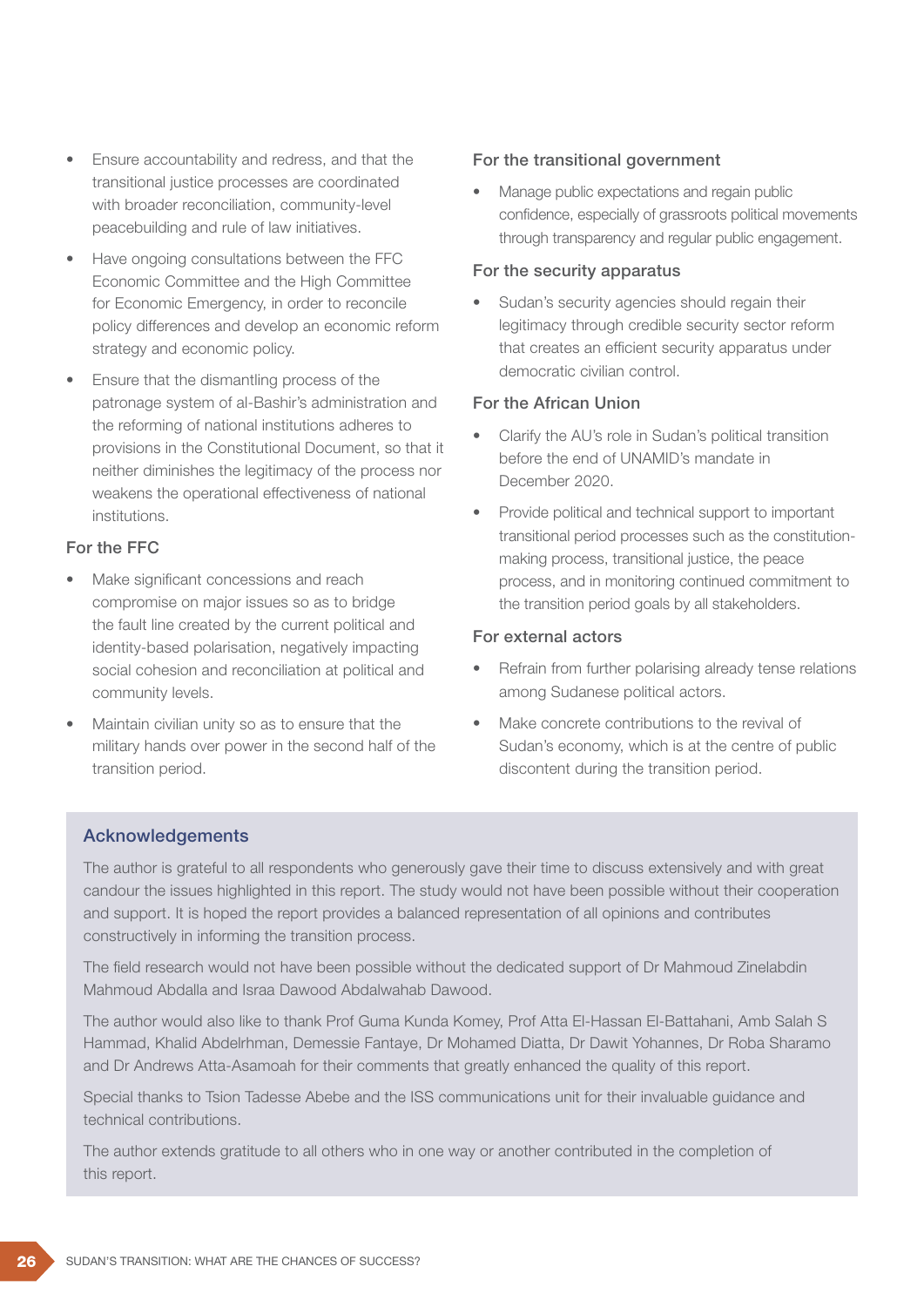|  |  |  | Annex 1: Major stakeholders in Sudan's current transition |  |
|--|--|--|-----------------------------------------------------------|--|
|  |  |  |                                                           |  |

| Key stakeholders                      | Role in the revolution and transition                                                                                                                                                                                                                                                                                                                                                                             |  |  |  |
|---------------------------------------|-------------------------------------------------------------------------------------------------------------------------------------------------------------------------------------------------------------------------------------------------------------------------------------------------------------------------------------------------------------------------------------------------------------------|--|--|--|
| Forces of Freedom<br>and Change (FFC) | The FFC is an alliance of 22 social, political and armed movements and organisations. It is currently the<br>civilian component of the Sovereign Council, following its power-sharing agreement with the Transitional<br>Military Council (TMC) in July 2019.                                                                                                                                                     |  |  |  |
|                                       | Members of the FFC, including the Sudanese Professionals Association (SPA) and the resistance<br>committees, were instrumental in galvanising nationwide support for the months-long mass protests<br>against former President Omar al-Bashir and civil disobedience following the military takeover.                                                                                                             |  |  |  |
| <b>Transitional Military</b>          | The TMC was established in April 2019 by the military junta that toppled al-Bashir in a coup d'état.                                                                                                                                                                                                                                                                                                              |  |  |  |
| Council (TMC)                         | The TMC ruled Sudan until August 2019 and officially handed over power to the Sovereign Council<br>following the announcement of the Draft Constitutional Document (Al-Wathiga al-Dastouriyya) on<br>17 August 2019, marking the start of Sudan's political transition period.                                                                                                                                    |  |  |  |
| The Sovereign<br>Council              | According to the Draft Constitutional Document, the Sovereign Council will be the 'collective head of<br>state' of Sudan for 39 months.                                                                                                                                                                                                                                                                           |  |  |  |
|                                       | The 11-member council consists of five representatives from both the FFC and TMC. The two sides<br>selected a civilian as the 11th member of the council, which is chaired by the military for the first<br>21 months of the transition period, while the FFC will take over in the second half.                                                                                                                  |  |  |  |
|                                       | Armed rebel groups that signed peace agreements during the transition will be represented in the<br>council.                                                                                                                                                                                                                                                                                                      |  |  |  |
| <b>Other Sudanese</b><br>stakeholders | A number of influential stakeholders have been excluded from taking part in transition period political<br>processes. These include members of the former ruling National Congress Party (NCP) and various<br>political parties that did not sign the Charter of Freedom and Change by 4 April.                                                                                                                   |  |  |  |
|                                       | Armed groups that have significant troops on the ground, such as the SPLM-North led by Abdelaziz<br>El-Hilu operating in the two areas (the South Kordofan and Blue Nile regions) and Sudan Liberation<br>Movement (SLM) led by Abdelwahid Nur from the Darfur region are also not part of the latest<br>peace agreements.                                                                                        |  |  |  |
| <b>External actors</b>                | A number of external stakeholders, some with competing interests, have intervened in Sudan's<br>internal politics. Members of the 'Friends of Sudan' group, including Britain, the United States, France,<br>Germany, Saudi Arabia, the United Arab Emirates, Egypt, and Ethiopia, as collective members and<br>individually, wield significant political and/or economic influence in Sudan's internal politics. |  |  |  |

# Annex 2: Chronology of main political events in Sudan<sup>52</sup>

| Year | Event                                                                                                                                                      |
|------|------------------------------------------------------------------------------------------------------------------------------------------------------------|
| 1955 | War begins in Southern Sudan.                                                                                                                              |
| 1956 | Sudan achieves independence.                                                                                                                               |
| 1958 | General Ibrahim Abboud leads the first military coup against the civilian government.                                                                      |
| 1962 | The start of the first civil war, led by the Anya Nya movement.                                                                                            |
| 1964 | The 'October Revolution' overthrows Abboud and an Islamist national government is elected.                                                                 |
| 1969 | Gaafar Mohamed El-Nimeiri leads the 'May Revolution' military coup and becomes president.                                                                  |
| 1971 | The Sudanese Communist Party carries out a failed coup attempt, aiming at ousting President Numeiri. The Communist<br>party leader is executed soon after. |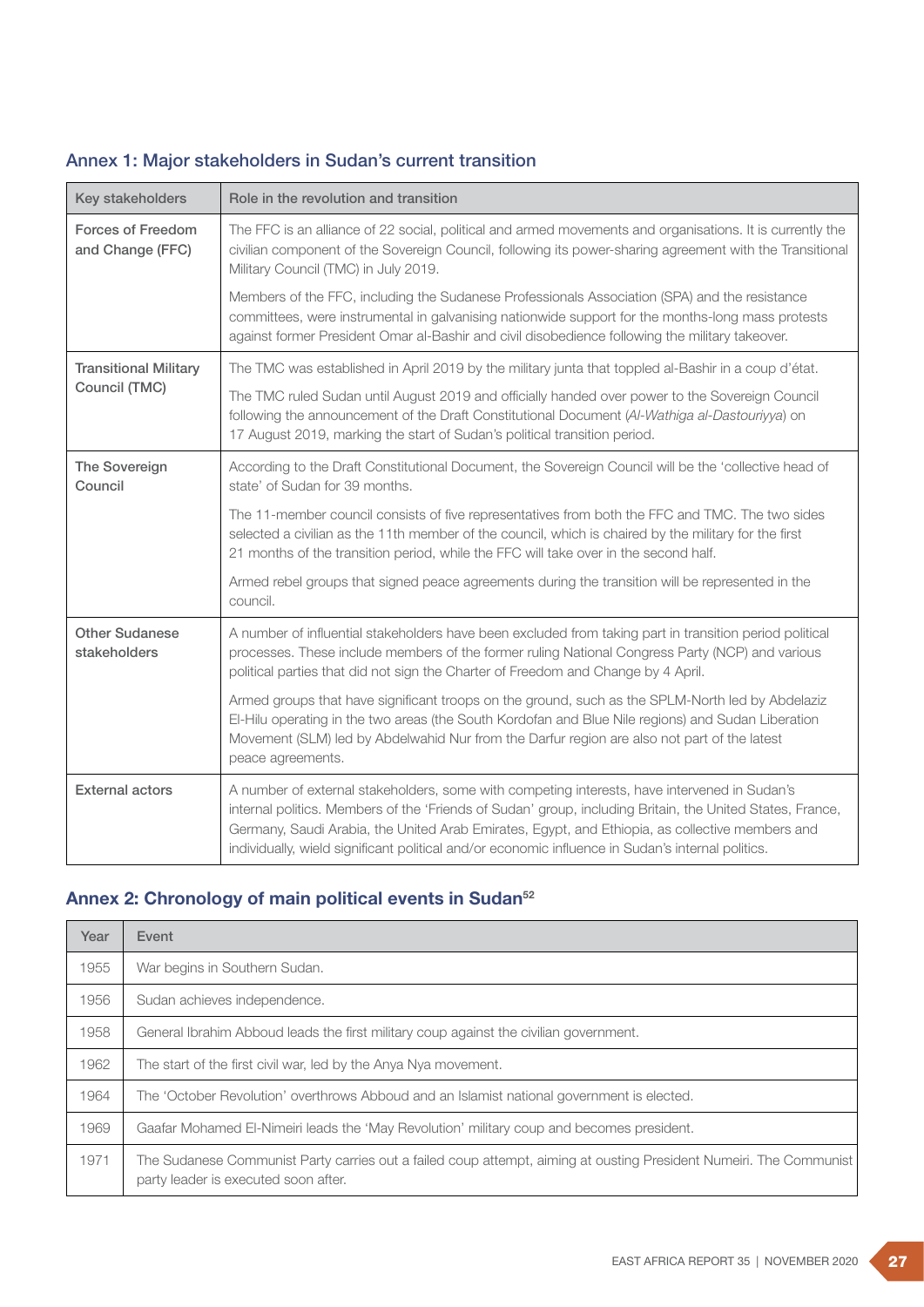| Year | Event                                                                                                                                                                                                                                                                                                                                                                                                                            |  |
|------|----------------------------------------------------------------------------------------------------------------------------------------------------------------------------------------------------------------------------------------------------------------------------------------------------------------------------------------------------------------------------------------------------------------------------------|--|
| 1972 | Peace agreement is signed in Addis Ababa between the government and the Anyanya, which achieves partial self-<br>governance. This leads to 10 years of peace in the South.                                                                                                                                                                                                                                                       |  |
| 1976 | National Front carries out an attempted coup aiming at ousting the Sudanese government led by Numeiri.                                                                                                                                                                                                                                                                                                                           |  |
| 1983 | Numeiri declares the introduction of sharia Islamic law.                                                                                                                                                                                                                                                                                                                                                                         |  |
| 1983 | The second Sudanese civil war breaks out involving government forces and the Sudan People's Liberation Movement<br>(SPLM), led by John Garang.                                                                                                                                                                                                                                                                                   |  |
| 1985 | After widespread popular unrest Numeiri is deposed from the presidency by a group of officers. A Transitional Military<br>Council is set up to rule the country.                                                                                                                                                                                                                                                                 |  |
| 1986 | Post-transition elections see the formation of a coalition government, with Sadiq al-Mahdi as prime minister.                                                                                                                                                                                                                                                                                                                    |  |
| 1986 | Representatives of the NAS (National Alliance for National Salvation) led by Awad el Karim Mohammed and the SPLM/A<br>led by Garang, signed the 'Koka Dam declaration'.                                                                                                                                                                                                                                                          |  |
|      | The SPLM/A representatives state that the movement would participate in a national constitutional conference in<br>Khartoum, if the government agreed to its conditions.                                                                                                                                                                                                                                                         |  |
| 1988 | The Democratic Unionist Party (DUP), one of three parties in Khartoum's ruling coalition, and SPLM/A sign a political<br>agreement, later rescinded by the opposition in the coalition government. The National Islamic Front (NIF) and the Prime<br>Minister Sadiq al-Mahdi voted down a DUP amendment to recognise the terms of the SPLM/A - DUP accord resulting<br>in the DUP resignation from government as of 27 December. |  |
| 1989 | National Salvation Revolution (NSR) takes over in a military coup.                                                                                                                                                                                                                                                                                                                                                               |  |
| 1993 | After another military coup the Revolution Command Council is dissolved and Omar al-Bashir is appointed president.                                                                                                                                                                                                                                                                                                               |  |
| 1998 | A new constitution is endorsed in a referendum.                                                                                                                                                                                                                                                                                                                                                                                  |  |
| 1999 | Following a power struggle with Hassan al-Turabi, the parliamentary speaker, al-Bashir dissolves the National Assembly<br>and declares a state of emergency.                                                                                                                                                                                                                                                                     |  |
| 2000 | al-Bashir is re-elected president after all other political parties boycott elections.                                                                                                                                                                                                                                                                                                                                           |  |
| 2002 | Talks in Kenya lead to the Memorandum of Understanding on Cessation of Hostilities (Machakos Protocol), a<br>breakthrough agreement with the Sudan People's Liberation Movement/Army on ending the second civil war.                                                                                                                                                                                                             |  |
| 2003 | Two new rebel groups based in Darfur, the Sudan Liberation Movement/Army (SLM/A) and Justice and Equality<br>Movement (JEM), start a military confrontation against the Sudanese government.                                                                                                                                                                                                                                     |  |
| 2004 | Army officers and opposition politicians, including Islamist leader Hassan al-Turabi, are detained over an alleged coup<br>plot.                                                                                                                                                                                                                                                                                                 |  |
| 2004 | The Sudanese government agrees to the African Union (AU) sending in a protection force.                                                                                                                                                                                                                                                                                                                                          |  |
| 2005 | Government and Southern rebels sign the Sudan Comprehensive Peace Agreement and an autonomous government<br>is formed in the South.                                                                                                                                                                                                                                                                                              |  |
| 2005 | Government and exiled opposition grouping, the National Democratic Alliance (NDA), sign a reconciliation deal allowing<br>the NDA into power-sharing administration.                                                                                                                                                                                                                                                             |  |
| 2006 | The government and the Sudan Liberation Movement led by Minni Mannawi in Darfur sign a peace accord. SLM/AW<br>and JEM refuse to sign the agreement.                                                                                                                                                                                                                                                                             |  |
| 2007 | The International Criminal Court (ICC) in the Hague issues its first arrest warrants for a Sudanese minister and a<br>Janjaweed militia leader.                                                                                                                                                                                                                                                                                  |  |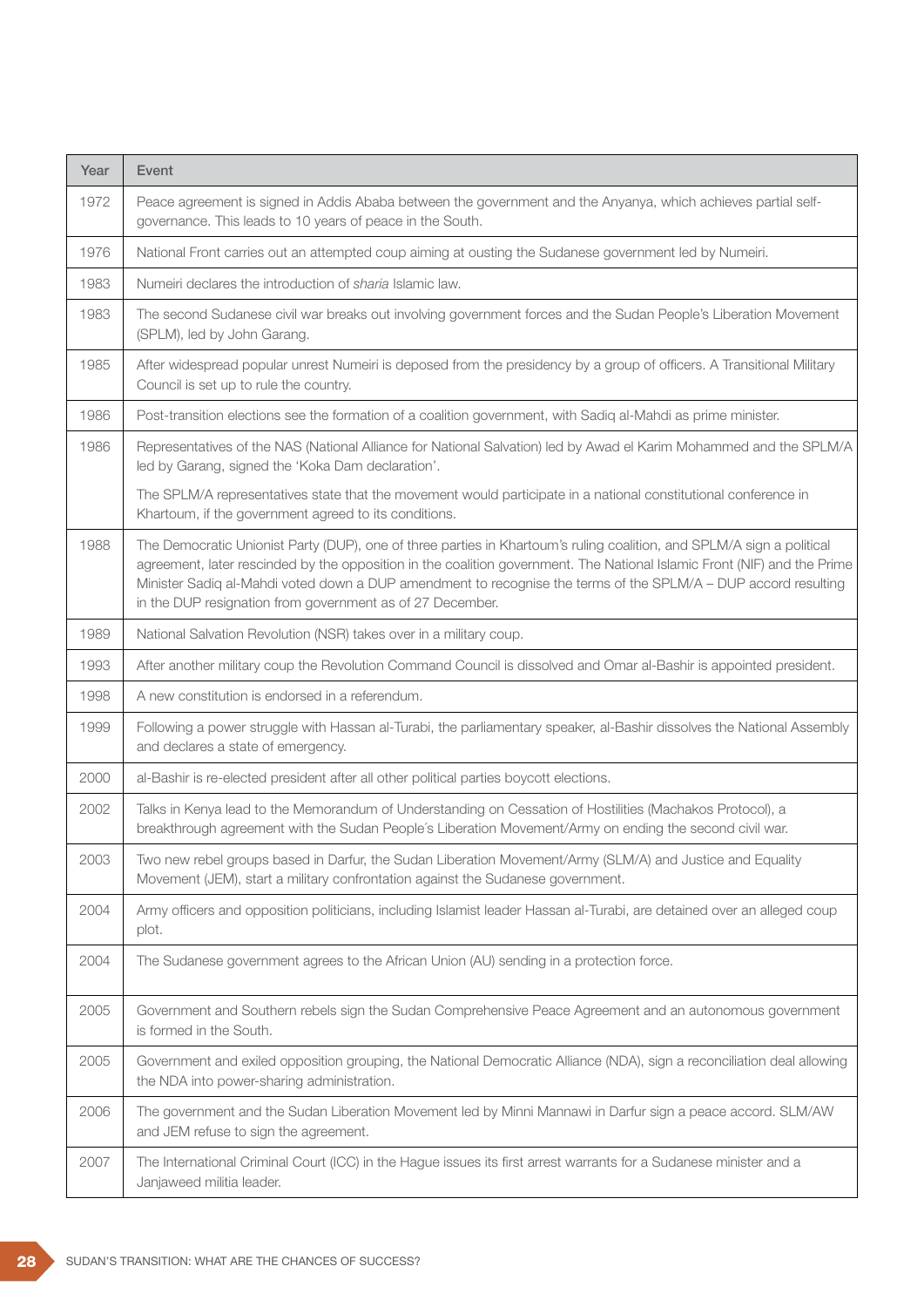| Year | Event                                                                                                                                                                                                                                               |  |  |  |
|------|-----------------------------------------------------------------------------------------------------------------------------------------------------------------------------------------------------------------------------------------------------|--|--|--|
| 2007 | Sudan accepts the deployment of a 26 000 strong AU-UN force to Darfur - UNAMID.                                                                                                                                                                     |  |  |  |
| 2008 | UNAMID officially takes over from the AU peacekeeping force in Darfur.                                                                                                                                                                              |  |  |  |
| 2009 | The ICC issues an arrest warrant for al-Bashir on charges of war crimes and crimes against humanity in Darfur.                                                                                                                                      |  |  |  |
| 2010 | JEM, based in Darfur, signs the Doha Agreement peace accord with the government. JEM leaves negotiations in<br>January 2011 after the assassination of its leader, Khalil Ibrahim.                                                                  |  |  |  |
| 2010 | al-Bashir gains a new term in the first contested presidential polls since 1986.                                                                                                                                                                    |  |  |  |
|      | Salva Kiir becomes president of South Sudan.                                                                                                                                                                                                        |  |  |  |
| 2010 | The ICC issues a second arrest warrant against al-Bashir on charges of genocide.                                                                                                                                                                    |  |  |  |
| 2010 | Ceasefire between the SLA and the government breaks down.                                                                                                                                                                                           |  |  |  |
| 2011 | South Sudan becomes independent.                                                                                                                                                                                                                    |  |  |  |
| 2011 | State of emergency is declared in Blue Nile state and elected SPLM-N governor Malik Agar is fired.                                                                                                                                                  |  |  |  |
| 2011 | Fighting erupts between the government and the SPLM/A-North in the contested areas of South Kordofan and Blue<br>Nile because 'popular consultations' about security arrangements were not held and an ICC-indicted governor has<br>been appointed. |  |  |  |
| 2011 | In November a new coalition group, SRF (Sudanese Revolutionary Front) is formed. The group fights to topple the<br>government and consists of four groups (JEM, SLM/A, SLM/A-MM and SPLM/A-North).                                                  |  |  |  |
| 2011 | The government of Sudan and SPLM/A-North sign a framework agreement on political and security arrangements in<br>Blue Nile and Southern Kordofan States. The agreement is not implemented and fighting continues.                                   |  |  |  |
| 2012 | Anti-austerity protests break out in Khartoum after government cuts fuel and other subsidies in response to the drop in<br>oil revenue after the independence of South Sudan.                                                                       |  |  |  |
| 2013 | Another wave of demonstrations takes place over subsidies cuts.                                                                                                                                                                                     |  |  |  |
| 2013 | al- Bashir undertakes a major Cabinet shake-up.                                                                                                                                                                                                     |  |  |  |
| 2014 | An agreement on national dialogue and constitutional process is signed between the Government of Sudan and the<br>SRF. The National Dialogue in Sudan will be officially concluded in 2016. It is continuously boycotted by rebel groups.           |  |  |  |
| 2015 | al-Bashir is re-elected for another five-year term. The election is boycotted by most opposition parties.                                                                                                                                           |  |  |  |
| 2016 | Protests erupt against price hikes of basic goods.                                                                                                                                                                                                  |  |  |  |
| 2016 | The government signs a road map agreement for peace and national dialogue with JEM, SLM/A-MM, SPLM-North,<br>and the National UMMA Party.                                                                                                           |  |  |  |
|      | Two-track peace process in Darfur with the two SRF members SLM-M and JEM, and in the Two Areas of South<br>Kordofan and Blue Nile start but soon the peace talks break down.                                                                        |  |  |  |
| 2017 | The US announces partial lifting of sanctions against Sudan.                                                                                                                                                                                        |  |  |  |
| 2018 | Anti-austerity protests against the rising cost of bread following the removal of subsidies escalate into mass protests in<br>December.                                                                                                             |  |  |  |
| 2019 | In February, al-Bashir declares a state of emergency, dissolves his Cabinet and sacks regional governors in bid to end<br>protests against his rule.                                                                                                |  |  |  |
| 2019 | In April, the military topples al-Bashir in a coup.                                                                                                                                                                                                 |  |  |  |
| 2019 | In September, a new government takes office under Prime Minister Abdalla Hamdok as part of a three-year power-<br>sharing agreement between the military, civilian representatives and protest groups.                                              |  |  |  |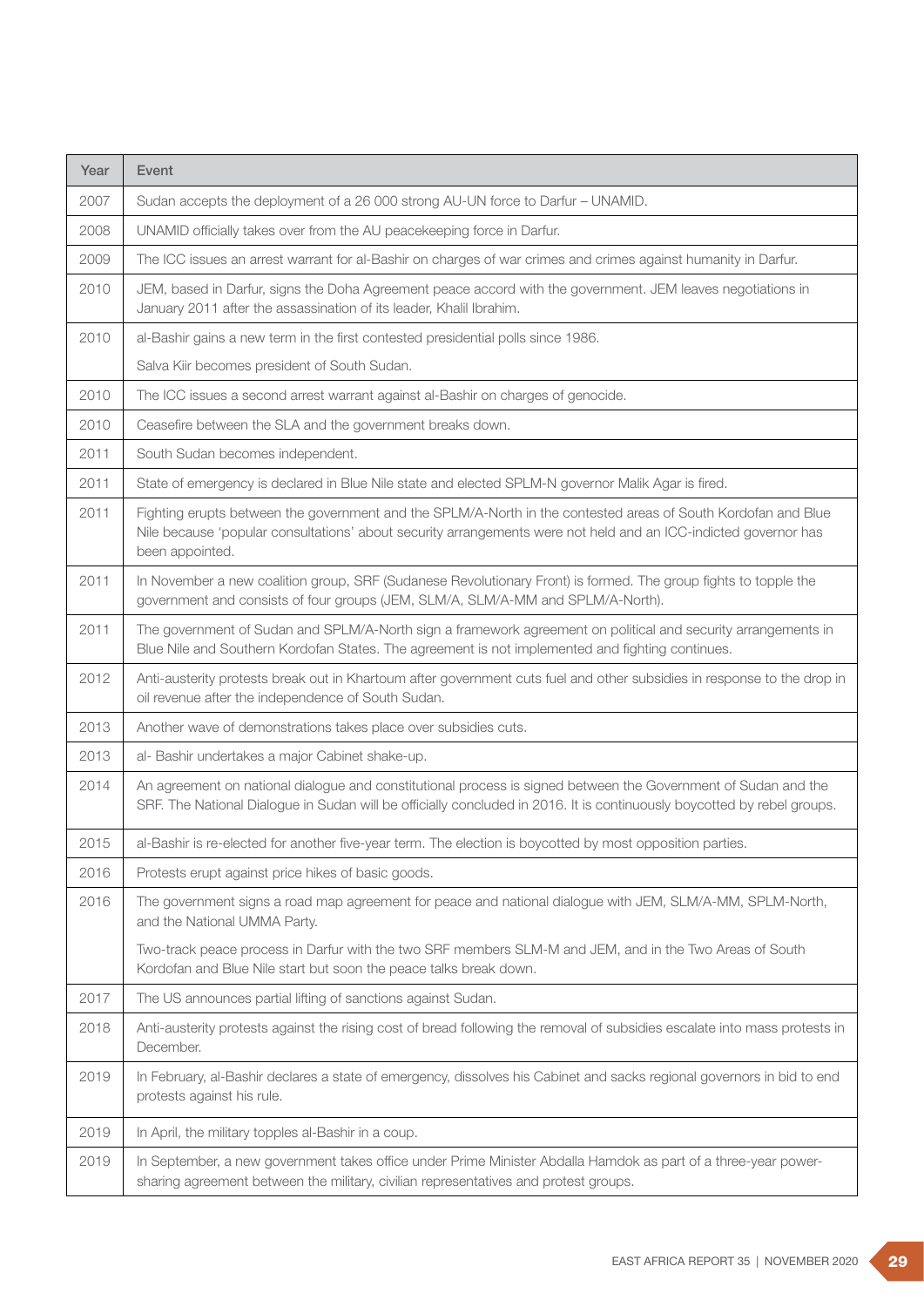#### **Notes**

- 1 Global Non-Violent Action Database, Sudanese students, workers bring down Numeiri dictatorship 1985, 2010, [https://nvdatabase.](about:blank) [swarthmore.edu/content/sudanese-students-workers-bring-down-numeiri](about:blank)[dictatorship-1985](about:blank).
- 2 Members of the Forces for Freedom and Change (FFC) include the Sudanese Professionals Association (SPA), an umbrella association of more than 10 different labour unions, various women's rights groups such as 'No to Women's Oppression Initiative' and Women of Sudanese Civic and Political Groups (Mansam) – an alliance of eight political women's groups, 18 civil society organisations, and two youth groups. An alliance of armed groups, the Sudan Revolutionary Front and a coalition of political parties that opposed the government of al-Bashir, the National Consensus Forces (NCF), are also members of the FFC. The Sudanese resistance committees, networks of informal grassroots neighbourhood associations that organised daily protests against the government, are represented in the FFC.
- 3 The FFC agreed its members in the negotiating committee would not take part in the Sovereign Council nor the transitional government. They also agreed those nominated to take part in the Sovereign Council and the transitional government would not run for elections at the end of the transition period. The FFC managed to form a formal organisational structure in November 2019 comprising the Central, Coordination, and Advisory Councils.
- International IDEA, translation of the version of the Constitutional Charter that was signed on 4 August 2019, [http://constitutionnet.org/sites/](about:blank) [default/files/2019-08/Sudan%20Constitutional%20Declaration%20](about:blank) [%28English%29.pdf](about:blank).
- 5 Sudan News Agency, Sudan: Final Agreement on Northern Track Negotiations Signed, 26 January 2020, [https://suna-sd.net/en/](about:blank) [single?id=537292](about:blank).
- 6 Dabanga, Juba peace talks: 'Breakthrough accord' on central Sudan track, 25 December 2019, [https://www.dabangasudan.org/en/all-news/](about:blank) [article/juba-peace-talks-breakthrough-accord-on-central-sudan-track](about:blank).
- 7 Dabange, Sudan peace talks: Agreement on eastern track finalised, 23 February 2020, [https://www.dabangasudan.org/en/all-news/article/](about:blank) [sudan-peace-talks-agreement-on-east-track-finalised](about:blank).
- 8 Sudan Tribune, Sudan, armed groups sign landmark agreement, 31 August 2020, [https://sudantribune.com/spip.php?article69764](about:blank).
- 9 Author interviews with Sudanese academics based in Khartoum. March 2020.
- 10 Author interviews with members of the FFC, March 2020.
- 11 Author interviews with members of the SRF, March 2020.
- 12 Ibid.
- 13 Author interviews with members of the FFC, March 2020.
- 14 Sudan Tribune, Sudan PM requests list of nominees ahead of civilian governors' appointment, 3 July 2020, [https://sudantribune.com/spip.](about:blank) [php?article69550](about:blank).
- 15 Dabanga, Eastern Sudanese oppose the peace talks on east track, 18 February 2020, [https://www.dabangasudan.org/en/all-news/article/](about:blank) [eastern-sudanese-oppose-the-peace-talks-on-east-track](about:blank).
- 16 United Nations Security Council, Security Council Establishes Integrated Transition Assistance Mission in Sudan, Unanimously Adopting Resolution 2524, 4 June 2020, https://www.un.org/press/en/2020/sc14202.doc. htm#:~:text=Unanimously%20adopting%20resolution%202524%20 (2020)%2C%20the%20Council%20decided%20that,accountability%20 and%20rule%2Dof%2Dlaw.
- 17 African Union Peace and Security Council, Communiqué, 10 October 2019, [http://www.peaceau.org/uploads/psc-884-commm](about:blank)[sudan-10-10-2019.pdf](about:blank).
- 18 Author interviews with members of the SRF, March 2020.
- 19 According to Alex de Waal, the 'political marketplace is a system of governance run on the basis of personal transactions in which political services and allegiances are exchanged for material reward in a competitive manner', [http://www.lse.ac.uk/international-development/Assets/Documents/](about:blank) [ccs-research-unit/Conflict-Research-Programme/policy-reports/JSRP-](about:blank)[Brief-1.pdf.](about:blank) He attributes this system to how the military is trying to gain power in Sudan in his 2019 article titled *Sudan's Political Marketplace and the prospects for democracy*, [https://blogs.lse.ac.uk/africaatlse/2019/08/02/](about:blank) [sudan-political-marketplace-democracy/](about:blank). His analysis can also be used to understand how external actors are trying to gain influence in Sudan.
- 20 Africa Development Bank, Sudan Economic Outlook, [https://www.afdb.](about:blank) [org/en/countries/east-africa/sudan/sudan-economic-outlook](about:blank).
- 21 UNDP, COVID-19 Socio-Economic Impact Assessment for Sudan, April 2020, https://www.arabstates.undp.org/content/rbas/en/home/ library/crisis-response0/covid-19-socio-economic-impact-assessment-forsudan.html.
- 22 Author interview with Dr Tijani Sese, leader of the Liberation and Justice Movement, former chairman of Darfur's Regional Authority (RTA), March 2020.
- 23 Author interview with representative from the Ministry of Finance and Economic Planning (MoFEP), March 2020.
- 24 Author interviews with members of the Dismantling Committee. March 2020.
- 25 Sudan Tribune, Sudanese government takes control of gold mines in North Darfur, 28 October 2020, https://sudantribune.com/spip.php?arti cle70011#:~:text=Sudanese%20government%20takes%20control%20 of%20gold%20mines%20in%20North%20Darfur,-Article&text=October%20 28%2C%202020%20(KHARTOUM),SRF)%20leader%20and%20his%20family.
- 26 Sudan News Agency, Manis: Hemedti Performing Duties as Chairman of Higher Committee for Economic Emergencies, 1 June 2020, [https://suna](about:blank)[sd.net/en/single?id=671185](about:blank).
- 27 Author interviews with political parties that are members of the FFC, March 2020.
- 28 Sudan Tribune, FFC economic body rejects Sudan budget amendment, 24 July 2020, [https://www.sudantribune.com/spip.php?article69624.](about:blank)
- 29 Author interview with representatives of the Justice and Liberation Movement (JEM), March 2020.
- 30 UN News, \$1.8 billion pledged to assist Sudan's people on the road to peace and democracy, 25 June 2020, https://news.un.org/en/ story/2020/06/1067172.
- 31 Author interviews with political parties that are members of the FFC, March 2020.
- 32 Sudan Tribune, Saudi Arabia, UAE stopped economic aid to Sudan, 11 March 2020,https://sudantribune.com/spip.php?article69090.
- 33 Author interviews with political parties sidelined from taking part in the transition period, March 2020.
- 34 Author interviews with political parties that are members of the FFC, March 2020
- 35 Author interviews with a member of the Dismantling Committee, March 2020.
- 36 Reuters, Sudan says it will rein in state firms, including those owned by security, 28 June 2020, https://www.reuters.com/article/us-sudaneconomy/sudan-says-it-will-rein-in-state-firms-including-those-owned-bysecurity-idUSKBN23Z0PX.
- 37 Sudan Tribune, Sudan's state-owned enterprises do not pay income taxes: official, 18 June 2020, [www.sudantribune.com/spip.](http://www.sudantribune.com/spip.php?iframe&page=imprimable&id_article=69488) [php?iframe&page=imprimable&id\\_article=69488](http://www.sudantribune.com/spip.php?iframe&page=imprimable&id_article=69488).
- 38 Author interviews with members of the FFC, Dismantling Committee, civil society, and academics, March 2020.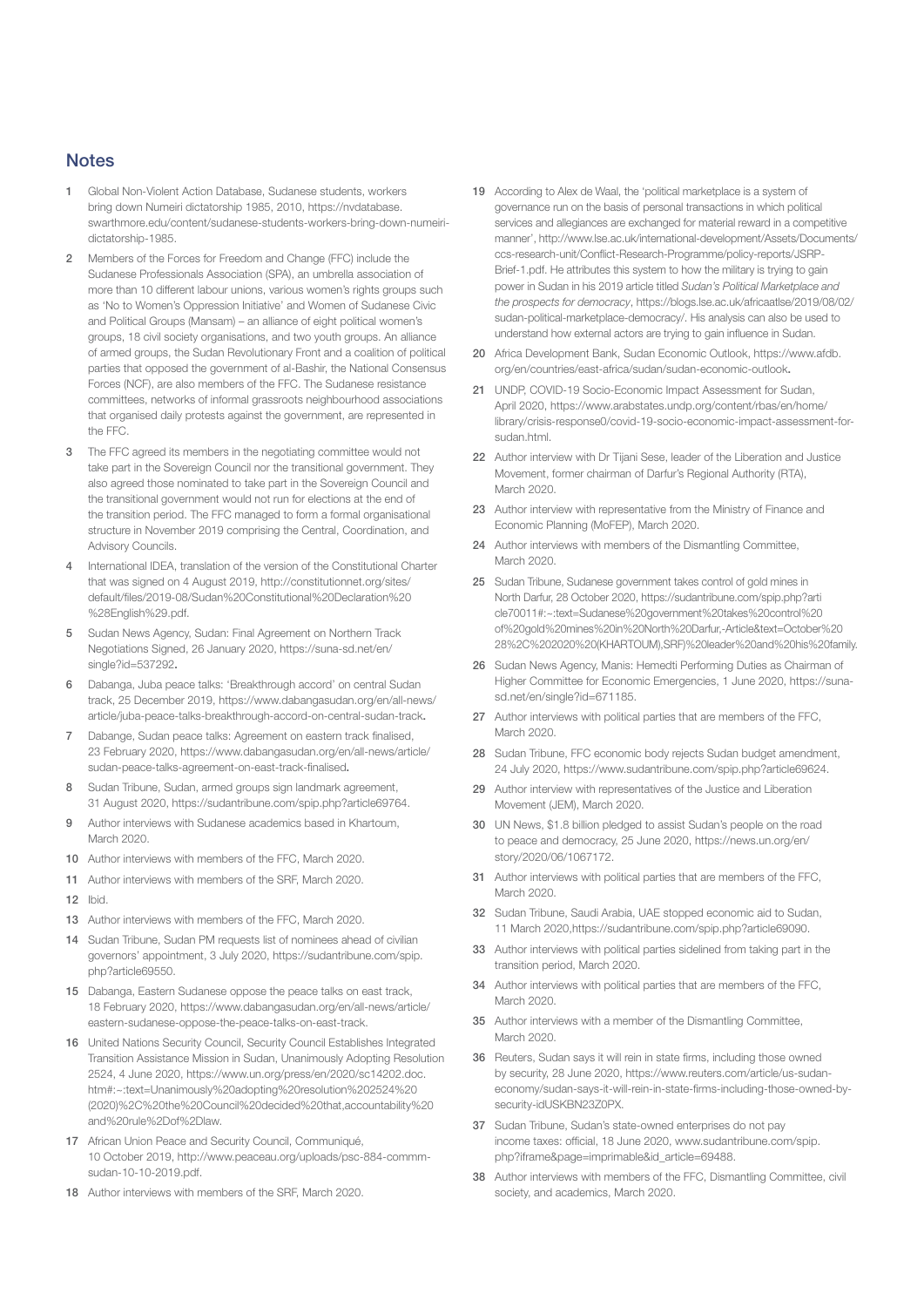- 39 Author interviews with FFC members, and opposition political parties, March 2020.
- 40 Sudan Tribune, Sudan's prosecutor arrest spokesman of former regime dismantling committee, 11 July 2020, https://sudantribune.com/spip. php?article69463#:~:text=Sudan's%20prosecutor%20arrest%20 spokesman%20of%20former%20regime%20dismantling%20committee,- Article&text=July%2011%2C%202020%20(KHARTOUM),firm%20 called%20Zadna%20International%20Investment.
- 41 International Court of Justice (ICC), Rome Statute of the International Criminal Court, 2011, [www.icc-cpi.int/NR/rdonlyres/ADD16852-AEE9-](about:blank) [4757-ABE7-9CDC7CF02886/283503/RomeStatutEng1.pdf.](about:blank)
- 42 Author interview with representative from the Attorney General's office, March 2020.
- 43 Ibid.
- 44 Author interview with representatives from the RSF, March 2020.
- 45 For more on the justice vs peace and retribution vs reconciliation debate. see CA Crocker, FO Hampson and P Aall (eds), *Turbulent Peace: the challenges of managing international conflict*, United States Institute of Peace, 2001.
- 46 Dabanga, El Burhan grants general amnesty to arms carriers prior to rebel leaders' arrival in Sudan, 13 November 2020, [https://www.](https://www.dabangasudan.org/en/all-news/article/el-burhan-grants-general-amnesty-to-arm-carriers-prior-to-rebel-leaders-arrival-in-sudan) [dabangasudan.org/en/all-news/article/el-burhan-grants-general](https://www.dabangasudan.org/en/all-news/article/el-burhan-grants-general-amnesty-to-arm-carriers-prior-to-rebel-leaders-arrival-in-sudan)[amnesty-to-arm-carriers-prior-to-rebel-leaders-arrival-in-sudan.](https://www.dabangasudan.org/en/all-news/article/el-burhan-grants-general-amnesty-to-arm-carriers-prior-to-rebel-leaders-arrival-in-sudan)
- 47 Author interview with women's rights groups, March 2020. The transitional government overturned the Public Order Act, which had been the main instrument to discriminate against women and disbanded the public order police who humiliated and degraded women. However, other similar articles in the penal and civil code also need to be repealed. There is a long way to go before Sudan fully addresses the systemic injustices committed against women.
- 48 Author interview with rebels from Nuba Mountains on the issue of secularism, March 2020. For non-Muslims in the Nuba Mountains and other states, war was waged against non-Muslims in the name of Islam by successive governments. Their major request is therefore that the 'new' Sudan becomes a secular state, where non-Muslims have equal rights. They fear a majoritarian democracy may institute *sharia* law in post-transition Sudan. The alternative to secularism according to the armed rebels is to continue fighting for self-determination. The major rebel group asking for a secular state is the one led by el-Hilu.
- 49 Author interview with rebels from Darfur, March 2020. In the last 30 years the Sudanese government has led a policy of 'Arabisation' of Sudan. Beyond individual rights, they want to see a constitution that makes reparations for past injustices on non-Arab tribes.
- 50 Uppsala Conflict Data Programme (UCDP), Sudan: Government, https:// ucdp.uu.se/additionalinfo/309/1#1985conflictarchive.
- 51 The military coup led by al-Bashir in 1989 is evidence of the extent nolitical actors connive in undermining political opposition. In 1989, the National Islamic Front party managed to strike a deal with the military in overthrowing the civilian government. Following the coup, the Revolutionary Command Council for National Salvation (RCCNS-Sudan), an alliance between the military and National Islamic Front party, governed Sudan until 1993. During this period, the military, headed by Omar al-Bashir as the chair of the Council, wielded both legislative and executive powers. al-Bashir was running the country as the prime minister, defence minister and commanderin-chief of the Sudanese Armed Forces. In 1993, however, he dissolved the civil-military alliance, ending the little power the National Islamic Front had and transferred all powers to the military.
- 52 Peace Insight Sudan: Conflict Timeline, https://www.peaceinsight.org/ conflicts/sudan/conflict-profile/timeline/. BBC News, Sudan profile – Timeline, 10 September 2019, [https://www.bbc.com/news/world-africa-14095300.](about:blank) UCDP Sudan, https://ucdp.uu.se/additionalinfo/309/1#1976conflictarchive.